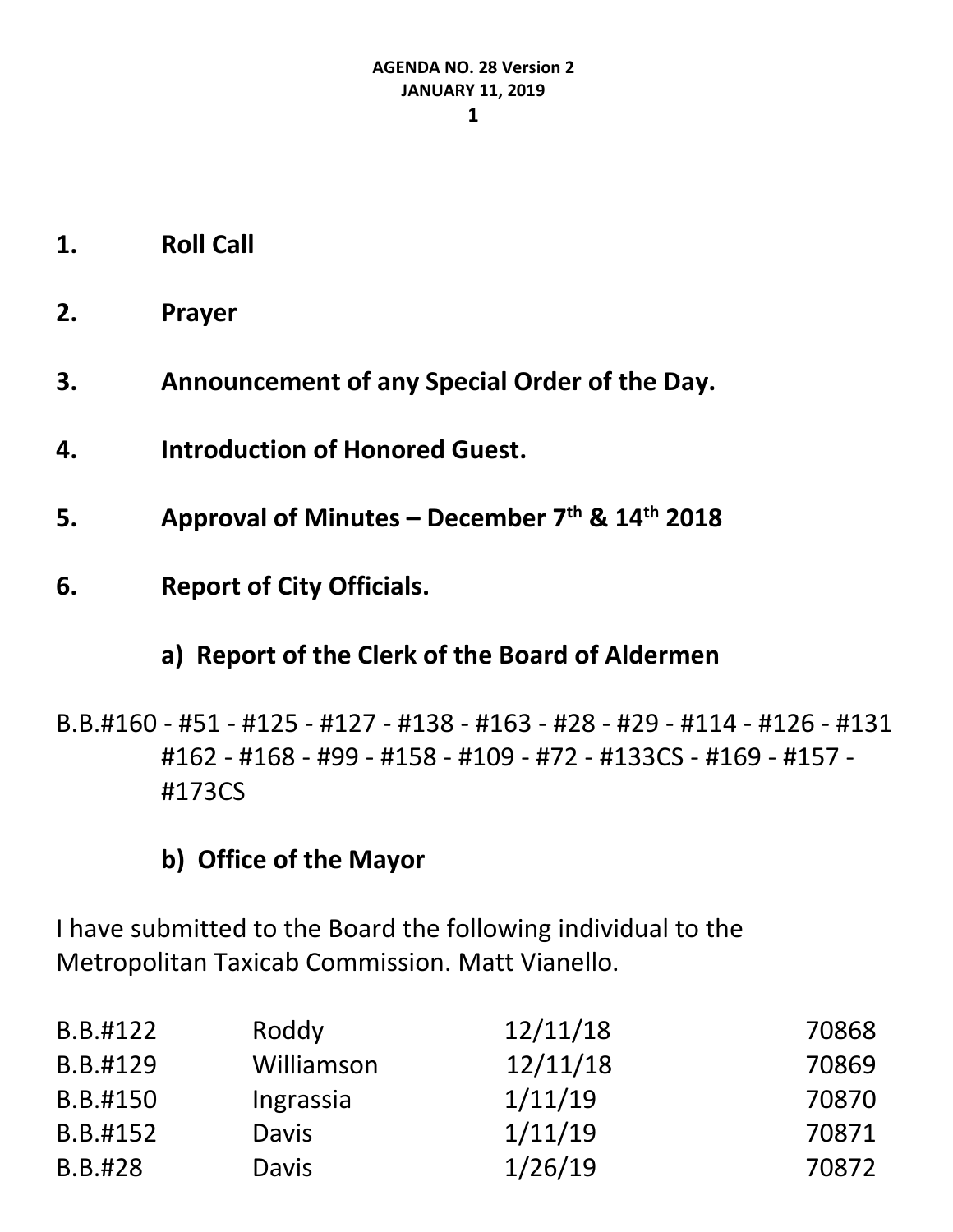# **b) Office of the Mayor – (cont.)**

| B.B.#29           | Davis                 | 1/26/19  | 70873 |
|-------------------|-----------------------|----------|-------|
| B.B.#51           | Ingrassia             | 1/26/19  | 70874 |
| B.B.#72           | <b>President Reed</b> | 1/26/19  | 70875 |
| B.B.#99           | Ogilvie               | 1/26/19  | 70876 |
| B.B.#109          | Muhammad              | 1/26/19  | 70877 |
| B.B.#114          | Davis                 | 1/26/19  | 70878 |
| B.B.#125          | Vaccaro               | 1/26/19  | 70879 |
| B.B.#126          | Spencer               | 1/26/19  | 70880 |
| B.B.#127          | Davis                 | 1/26/19  | 70881 |
| B.B.#131          | Spencer               | 1/26/19  | 70882 |
| <b>B.B.#133CS</b> | Coatar                | 12/26/18 | 70883 |
| B.B.#138          | Roddy                 | 1/26/19  | 70884 |
| B.B.#157          | Ingrassia             | 1/26/19  | 70885 |
| B.B.#158          | Vollmer               | 12/26/18 | 70886 |
| B.B.#160          | Roddy                 | 1/26/19  | 70887 |
| B.B.#162          | <b>Rice</b>           | 1/26/19  | 70888 |
| B.B.#163          | Howard                | 12/26/18 | 70889 |
| B.B.#168          | Spencer               | 1/26/19  | 70890 |
| B.B.#169          | Arnowitz              | 12/26/18 | 70891 |
| <b>B.B.#173CS</b> | Oldenburg             | 12/26/18 | 70892 |

# **c) Office of the President**

none

### **7. Petitions and Communications.**

none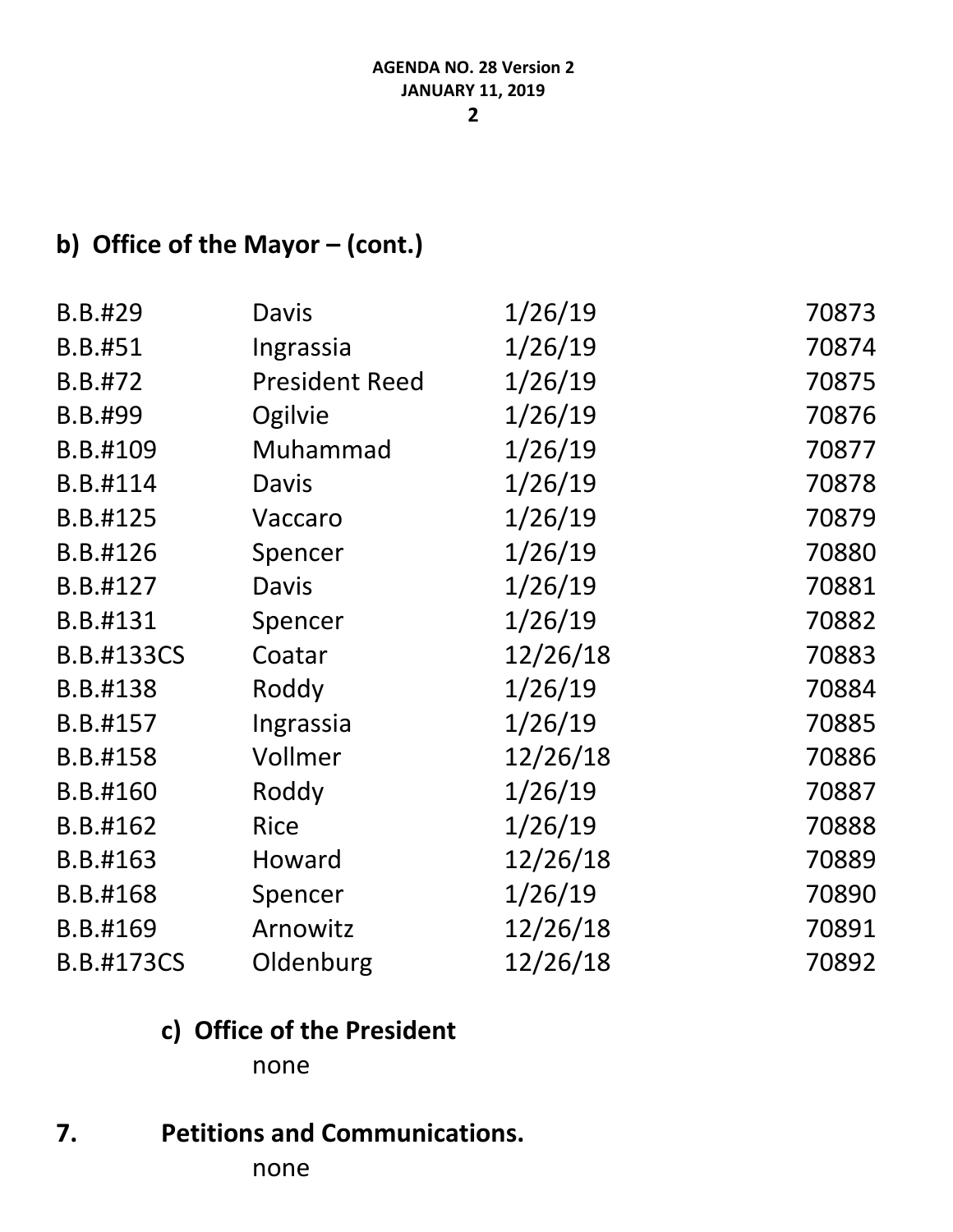### **8. Board Bills for Perfection – Informal Calendar.**

- TC B.B.#104 -Davis -An ordinance enlarging the boundaries of the Port Authority of the City Port District, subject to the approval of the Missouri Highways and Transportation Commission, and authorizing certain actions in connection therewith.
- LEG B.B.#146CSAA Coatar/Ogilvie An ordinance repealing the first paragraph of Section 2, of Ordinance No. 66193, approved March 10, 2004, codified as Section 2.08.330 of the City Revised Code of Ordinances, pertaining to the nominating process for a nonpartisan candidate, and in lieu thereof inserting a new first paragraph in Section 2, changing said process so that nonpartisan candidates may be nominated by a petition signed by registered voters, rather than a certificate signed by registered electors; and containing an emergency clause.

# **9. Board Bills for Third Reading - Informal Calendar.** none

**10. Resolutions – Informal Calendar.**

none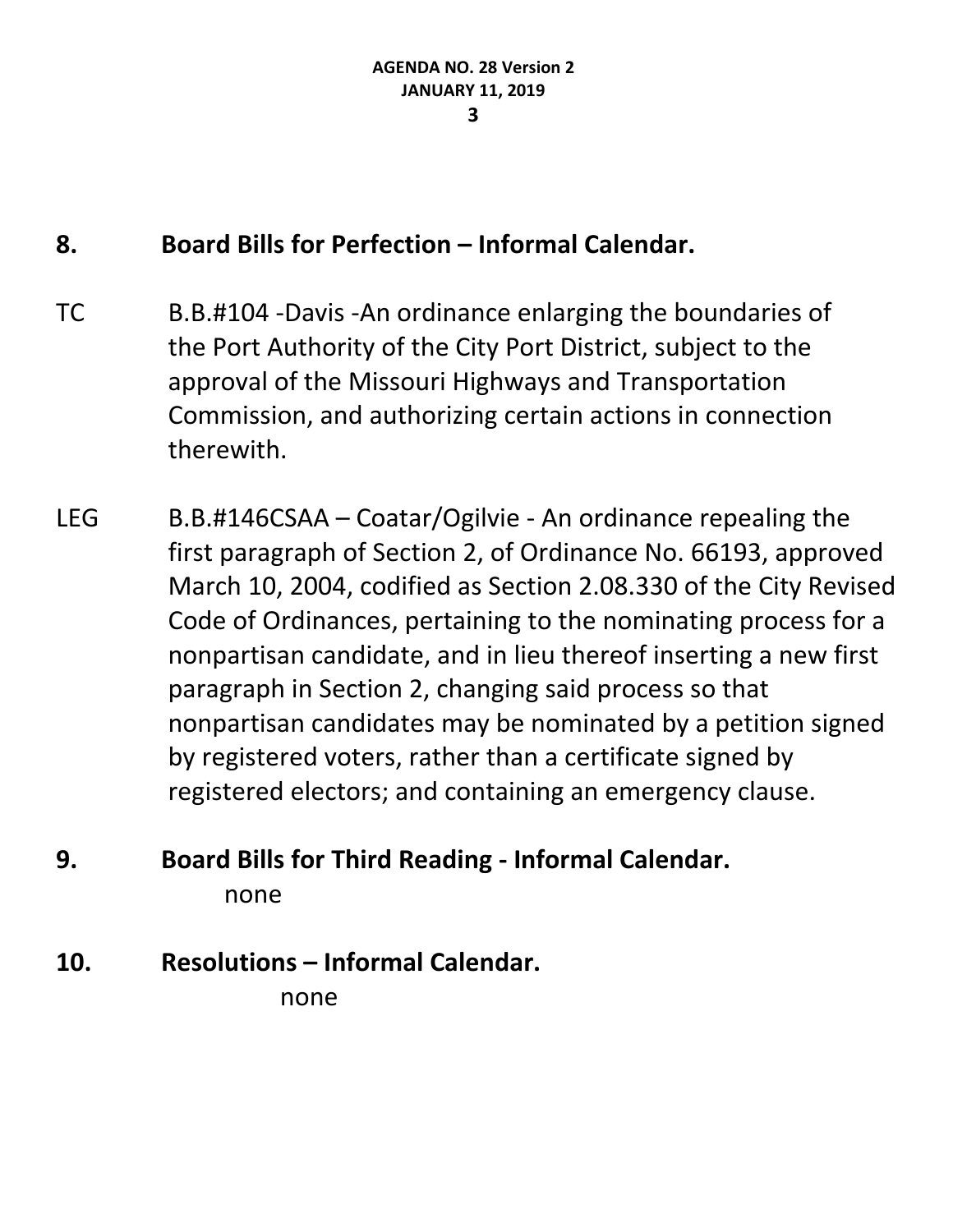### **11. First Reading of Board Bills.**

B.B.#190 – Davis – An Ordinance recommended and approved by the Airport Commission, the Board of Public Service, and the Board of Estimate and Apportionment, establishing and authorizing a public works and improvement program (the "Airfield, Building & Environs Projects") at St. Louis Lambert International Airport, consisting of capital improvement projects, entitled "FISCAL YEAR 2019B PROJECT/EQUIPMENT LIST at a total estimated cost of Six Million Dollars (\$6,000,000); authorizing an appropriation in the total amount of Six Million Dollars (\$6,000,000) as follows: a) Five Hundred Eighty Eight Thousand Nine Hundred Sixty Four Dollars (\$588,964)from the Airport Development Fund and b) Five Million Four Hundred Eleven Thousand Thirty Six Dollars (\$5,411,036) from the Passenger Facility Charge Fund, to be expended for the payment of costs for work, services, materials and equipment; authorizing the Mayor and the Comptroller to enter into and execute easement agreements granting such easements or right-of-ways as are necessary to the administration or implementation of the Airfield, Building & Environs Projects; authorizing and directing the Director of Airports with the approval of the Board of Estimate and Apportionment to let contracts providing for mapping, appraisal, and escrow services, title work, ground maintenance, security services, legal services, and other related services for the implementation and administration of the Airfield, Building & Environs Projects.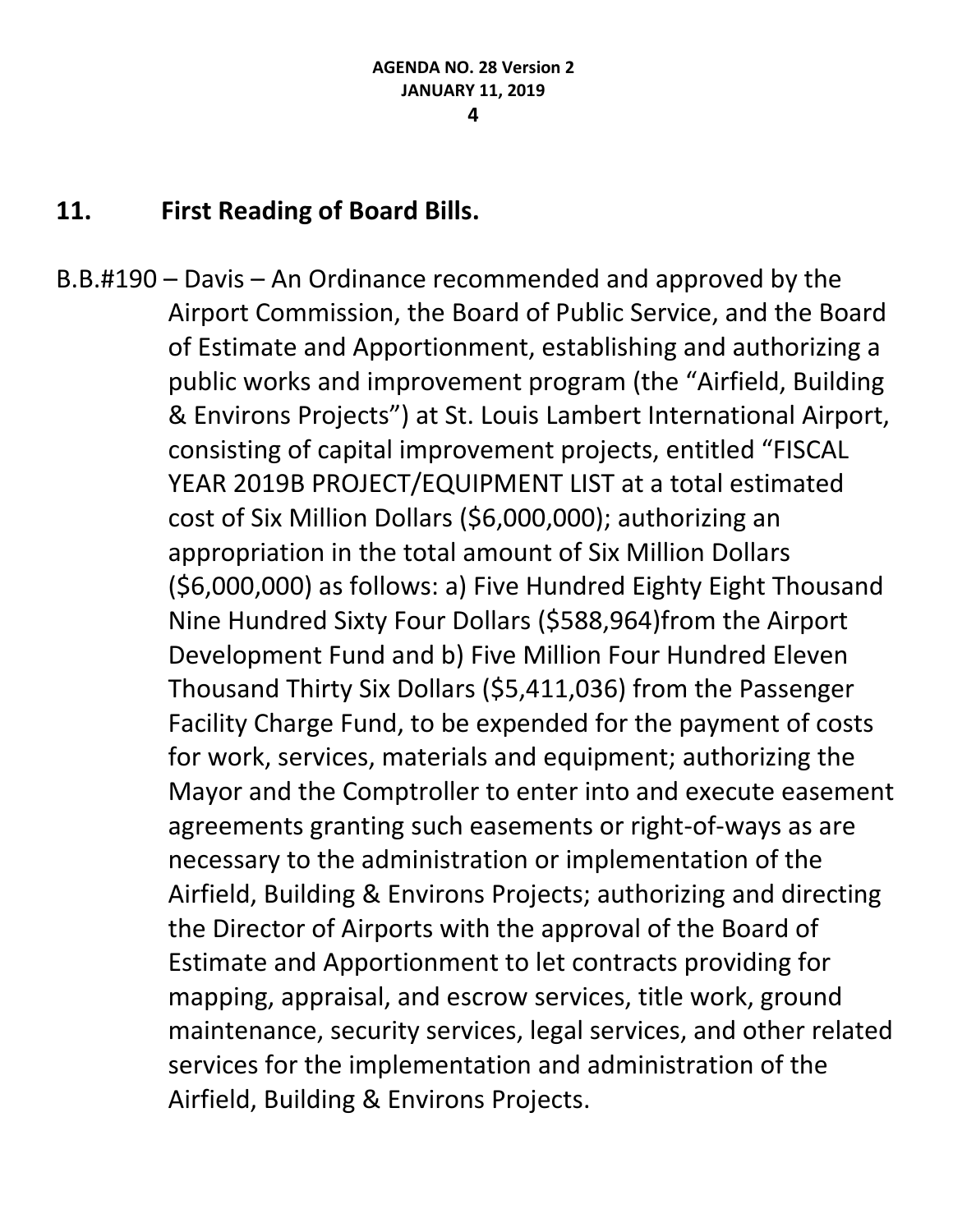- B.B.#191 Davis An ordinance recommended and approved by the Airport Commission, the Comptroller and the Board of Estimate and Apportionment, making certain findings with respect to the transfer of up to Thirteen Million Seven Hundred Twenty-Seven Thousand Seven Hundred Sixty-Nine Dollars (\$13,727,769) of excess moneys that The City, the owner and operator of St. Louis Lambert International Airport, intends to transfer from the Debt Service Stabilization Fund to the Airport Revenue Fund in accordance with Section 516.B of the Lambert-St. Louis International Airport Indenture of Trust between the City, as Grantor, and UMB Bank, N.A., as Trustee, dated as of October 15, 1984, as amended and restated as of July 1, 2009, as amended and supplemented; authorizing a transfer in an amount not to exceed Thirteen Million Seven Hundred Twenty-Seven Thousand Seven Hundred Sixty-Nine Dollars (\$13,727,769) from the DSSF into the Revenue Fund during the fiscal year beginning July 1, 2018, to be used to make funds available to mitigate rates on an annual basis during the term of the Airport Use and Lease Agreement commencing July 1, 2016; containing a severability clause; and containing an emergency clause.
- B.B.#192 Davis An ordinance establishing and creating a Planned Unit Development District for a portion of City Blocks 3926 and 4585 to be known as the "Olive West Planned Unit Development District".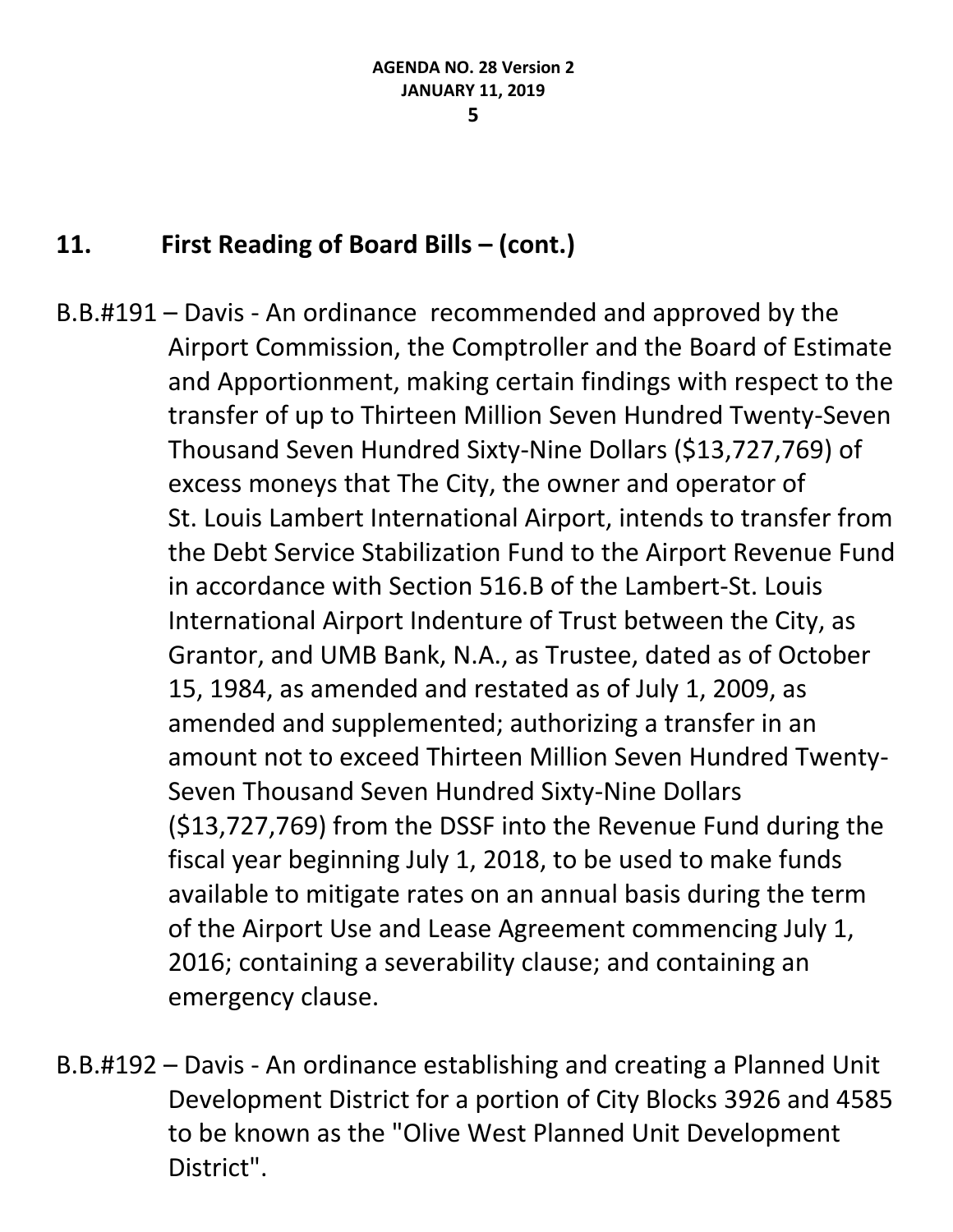B.B.#193 – Davis - An ordinance recommended by the Airport Commission and the Board of Estimate and Apportionment authorizing and directing the Director of Airports and the Comptroller to enter into and execute a Second Restated and Amended Lease Agreement Northern Tract Site, between the City, the owner and operator of St. Louis Lambert International Airport, which is located in St. Louis County, and Bi-National Gateway Terminal, LLC, a limited liability company organized and existing under the laws of the State of Missouri, granting to the Lessee the right to occupy and use the "Leased Premises" consisting of approximately 61.10 acres and improvements thereon commonly known as the "Northern Tract Site", in Section 201 and EXHIBIT "A" and EXHIBIT "B" of the Lease Agreement AL-094, in order to: a) demolish any existing improvements that are not retained improvements, b) construct new improvements in order to accommodate international cargo enterprises and other air cargo operations and distribution facilities, c) develop and operate a fixed base operator facility, and d) perform all operations and functions that are incidental or necessary to such use and development or authorized in the Lease Agreement AL-094; authorizing and directing the Mayor, the Comptroller, the Register, the City Counselor, the Director of Airports, and other appropriate officers, agents, and employees of the City.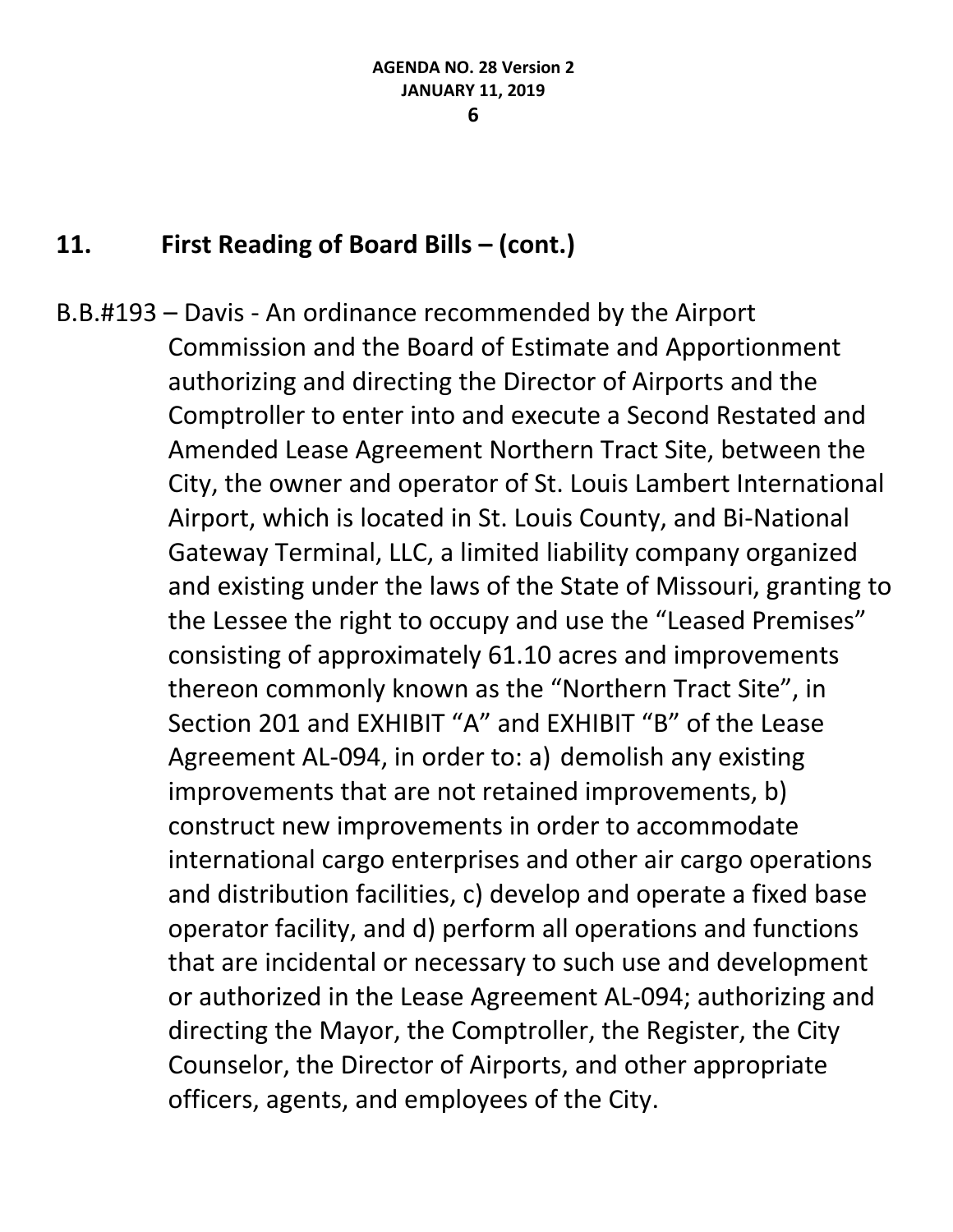- B.B.#194 Moore An ordinance approving a Redevelopment Plan for Cottage/N. Taylor/Maffitt/Cora.
- B.B.#195 Oldenburg An Ordinance recommended by the Planning Commission pertaining to "The Lighthouse Area Special Use District;" repealing Section Six of Ordinance 70557 relating to Conditional Use Regulations for The Lighthouse Area Special Use District and enacting in lieu thereof a new section on the same subject matter; and containing a severability and an emergency clause.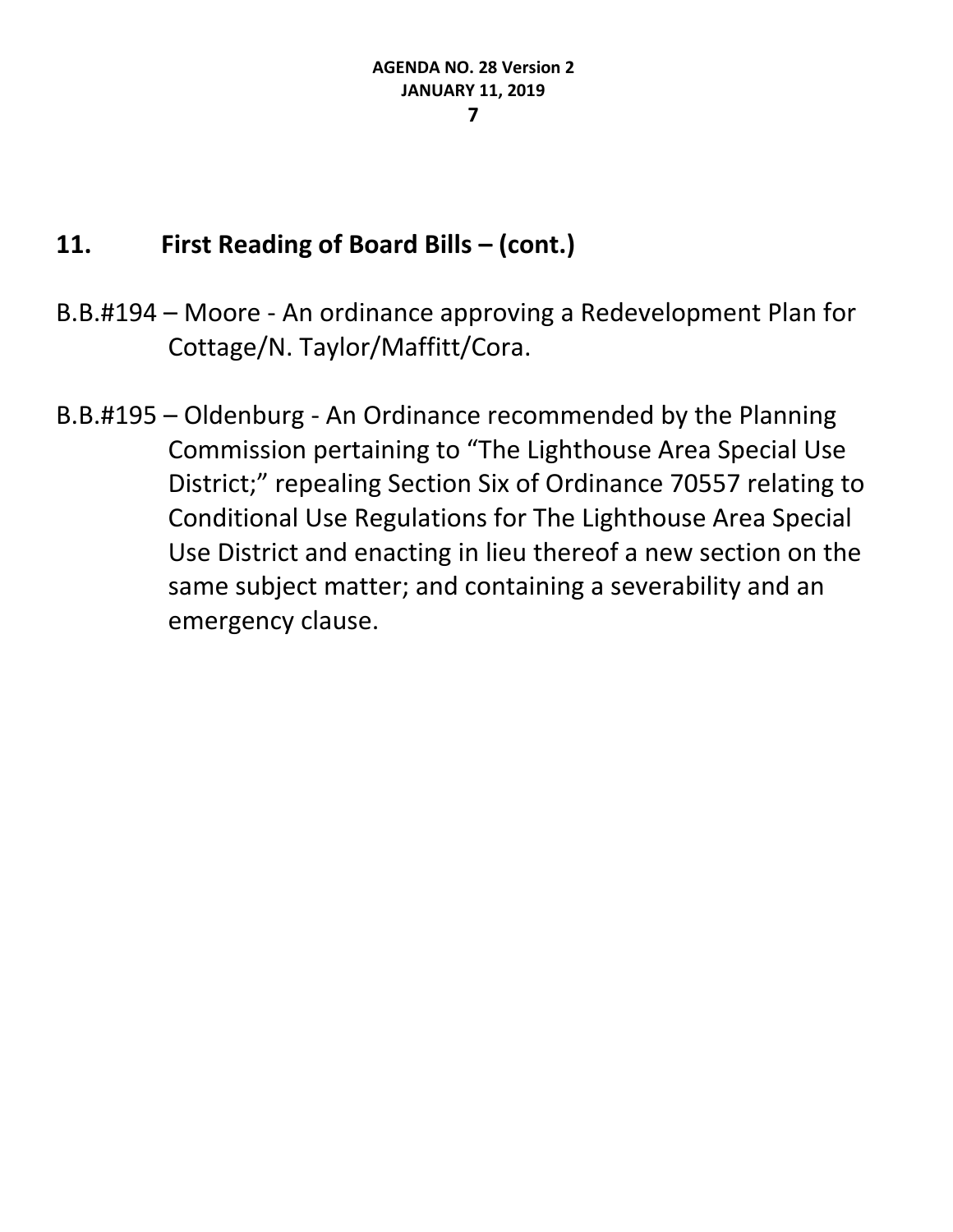#### **8**

### **11. First Reading of Board Bills – (cont.)**

B.B.#196 – Oldenburg - An Ordinance recommended by the Planning Commission pertaining to the Zoning Code, Title 26; amending Chapter 26.08 of the Revised Code by adding definitions for the terms micro wireless facility, small wireless facility, wireless facility, and utility stations and utility towers; repealing Section One of Ordinance 70555, codified as Chapter 26.20 of the Revised Code, pertaining to the "A" Single-Family Dwelling District, and enacting a new Chapter in lieu thereof on the same subject matter; repealing Section Five of Ordinance 64868, codified as Section 26.24.020 of the Revised Code, pertaining to the Use Regulations of the "B" Two-Family Dwelling District, and enacting in lieu thereof a new section on the same subject matter; repealing Section Two of Ordinance 70812, codified as Section 26.40.025 of the Revised Code, concerning Use Regulations for the "F" Neighborhood Commercial District, and enacting in lieu thereof a new section on the same subject matter; repealing Section Three of Ordinance 70812, codified as Section 26.52.020 and 26.52.025 of the Revised Code, pertaining to Use Regulations and Conditional Uses of the I Central Business District, and enacting in lieu thereof a new section on the same subject matter; repealing Section Five of Ordinance 70812, codified as Section 26.60.020 of the Revised Code, pertaining to Use Regulations of the K Unrestricted District, and enacting in lieu thereof a new section on the same subject matter; and containing a severability and an emergency clause.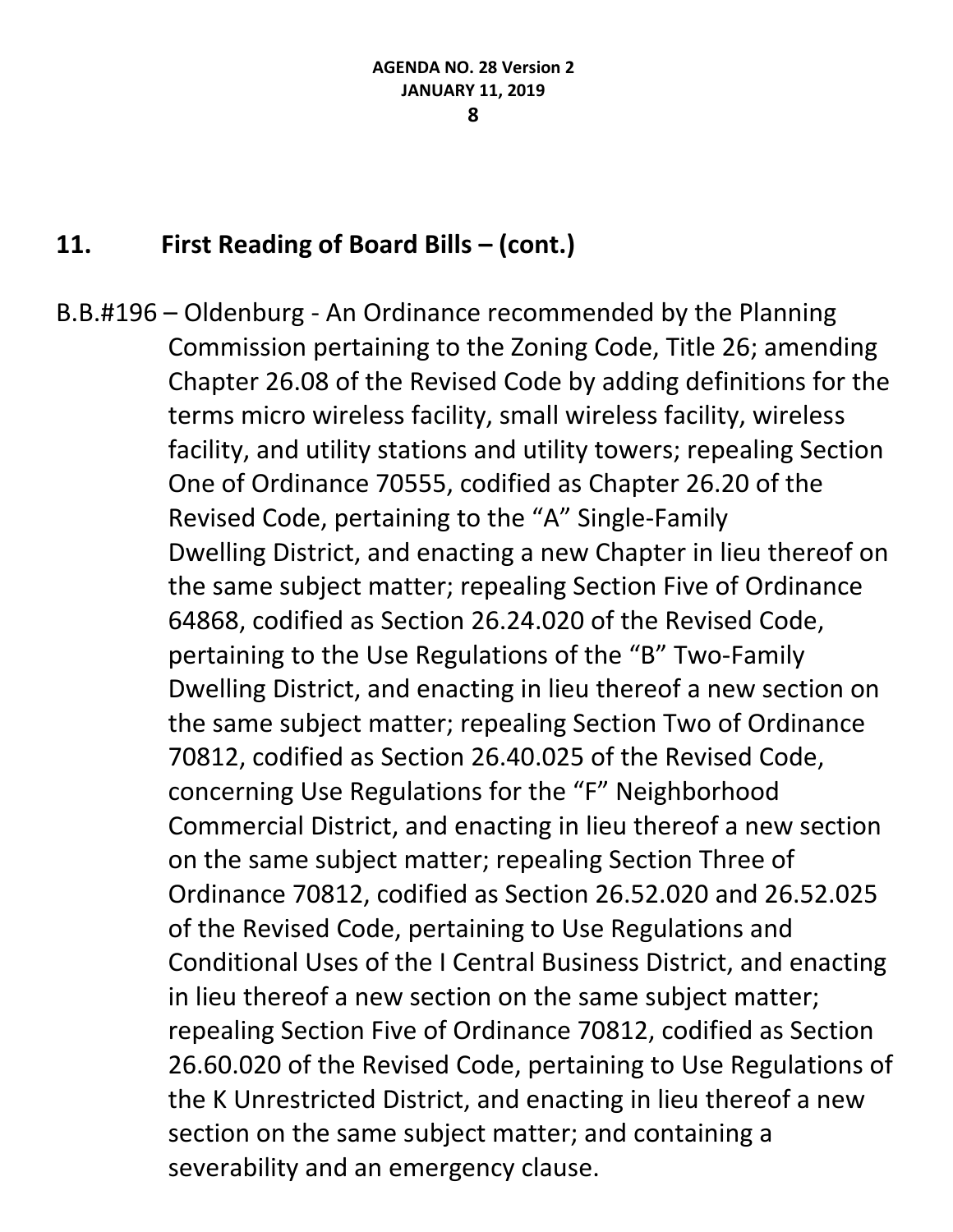- B.B.#197 Oldenburg An Ordinance recommended by the Planning Commission pertaining to the Forest Park Southeast Form Based District; amending Ordinance 70732 by amending the definition for utility / communication uses, and repealing and replacing table 5.13; repealing Section One (C) of Ordinance 70732, and enacting a new Section One (C) in lieu thereof on same subject matter; and containing a severability and an emergency clause.
- B.B.#198 Oldenburg An Ordinance recommended by the Planning Commission pertaining to the Central West End Form Based District; amending Ordinance 69406 by amending the definition for utility/communication uses, repealing and replacing table 5.13 and updating the regulatory plan maps; repealing Section One (C) of Ordinance 69406, and enacting a new Section One (C) in lieu thereof on same subject matter; and containing a severability and an emergency clause.
- B.B.#199 Davis An ordinance approving a Redevelopment Plan for 3000 Locust.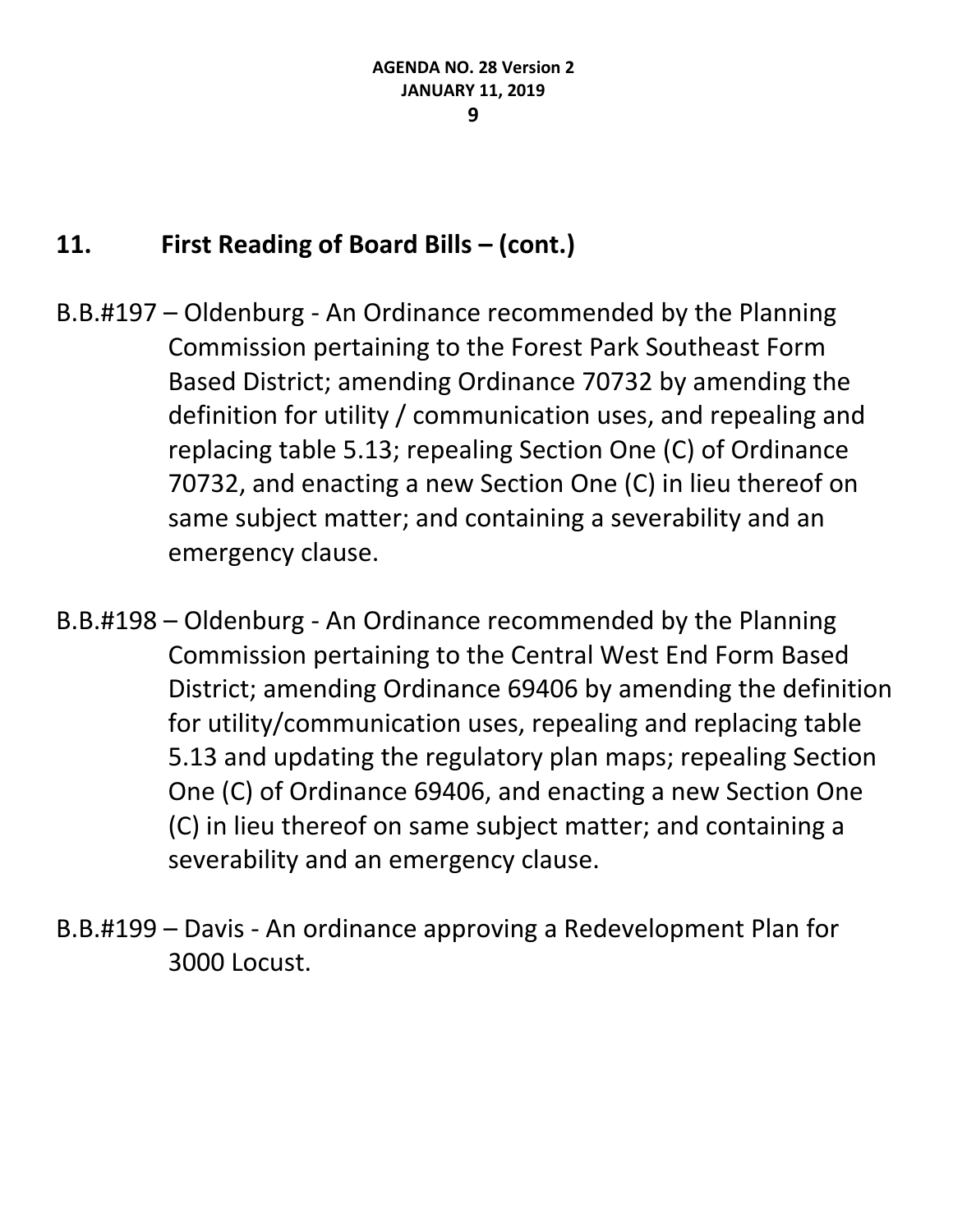B.B.#200 – Roddy - An ordinance repealing paragraph (f) of Section Two of Ordinance 63780, approved on May 31, 1996, as amended in Ordinance 64550, approved January 15, 1999, and Ordinance 68236 approved January 16, 2009 and in lieu thereof a new paragraph (f) is enacted extending the period of time during which the Central West End Southeast Special Business District shall be permitted to collect a tax within the boundaries of the district and increasing the amount of such tax to an amount not to exceed \$0.85 per \$100.00 of assessed valuation of all real property within such district and to amend and restate the use for which the additional revenue produced by such tax may be put to include cleaning, landscaping and maintenance, security and public safety, purchase and installation of public infrastructure, public transportation, administration, and contingency fund for such categories; and containing effectiveness and emergency clauses.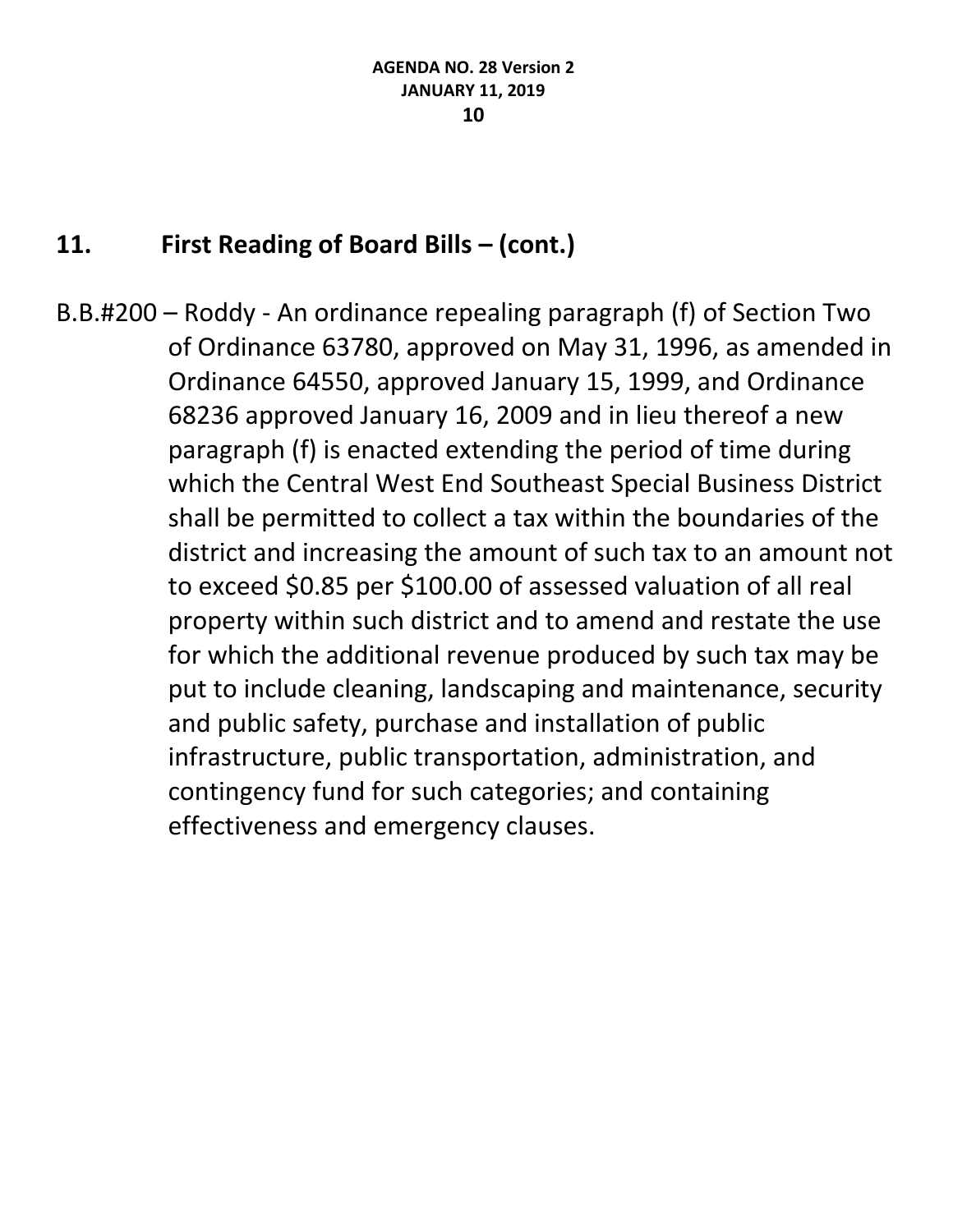- B.B.#201 Roddy An ordinance submitting to the qualified voters residing in the Central West End Southeast Special Business District, as established in Ordinance No. 63780, approved May 31, 1996, amended in Ordinance No. 64550, approved January 15, 1999, and amended in Ordinance No. 68236, approved January 16, 2009, a proposal to extend the levy of a tax on the real property located in said district for an additional ten years and increasing the amount of such tax to an amount not to exceed \$0.85 per \$100 assessed valuation; submitting said proposal to the voters of said district at the General Election on April 2, 2019; and containing an emergency clause.
- B.B.#202 Cohn An ordinance approving a Redevelopment Plan for Meramec St./S. Compton/Bates/S. Grand.
- B.B.#203 Ingrassia An ordinance pertaining to the permit fees established pursuant to the City Bike Share Policy established and authorized by St. Louis City Ordinance 70710; establishing a Micro-Mobility Fund, and requiring the permit fees collected pursuant to the City of St. Louis Bike Share Policy to be deposited into the Micro-Mobility Fund.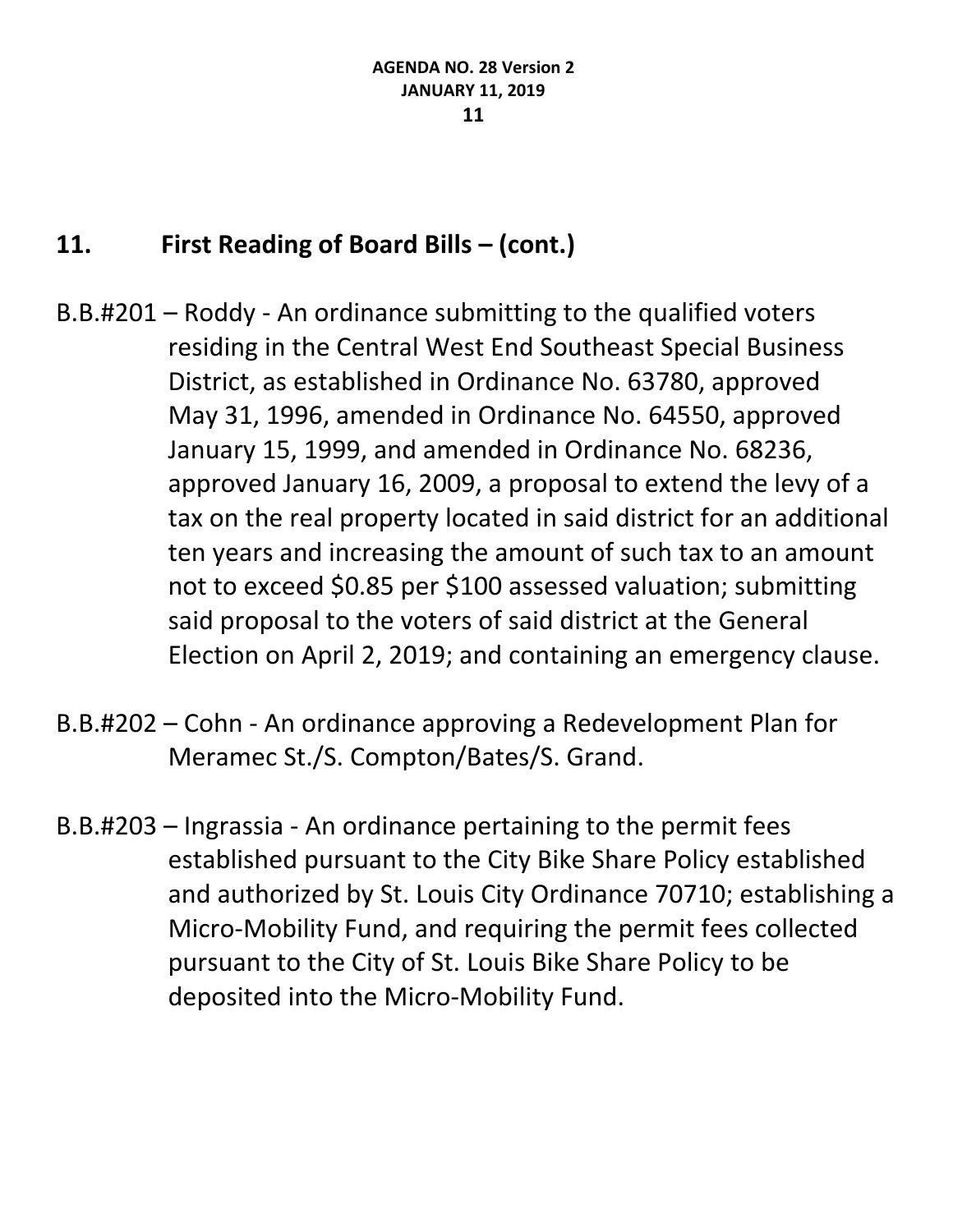- B.B.#204 Oldenburg An ordinance amending Section Three of Ordinance No. 70892 pertaining to the establishment of procedures and requirements for the collocation and deployment of Small Wireless Facilities in the right-of-way and City property by adding a new subsection L to Section Three of Ordinance 70892 to permit the City to require reasonable, technically feasible, nondiscriminatory and technologically neutral design or concealment measures in a Historic District; and containing an emergency clause.
- B.B.#205 Vollmer An ordinance approving a Redevelopment Plan for 1929 Edwards St. & 5210 Daggett.
- B.B.#206 Vollmer An ordinance approving a Redevelopment Plan for 5126 Daggett & 5135 Daggett.
- B.B.#207 Coatar An ordinance approving a Redevelopment Plan for 200 North 4th Street.
- B.B.#208 Ingrassia An ordinance approving a Redevelopment Plan for 2647-2653 Locust.
- B.B.#209 Spencer An ordinance approving a Redevelopment Plan for 3535 Michigan.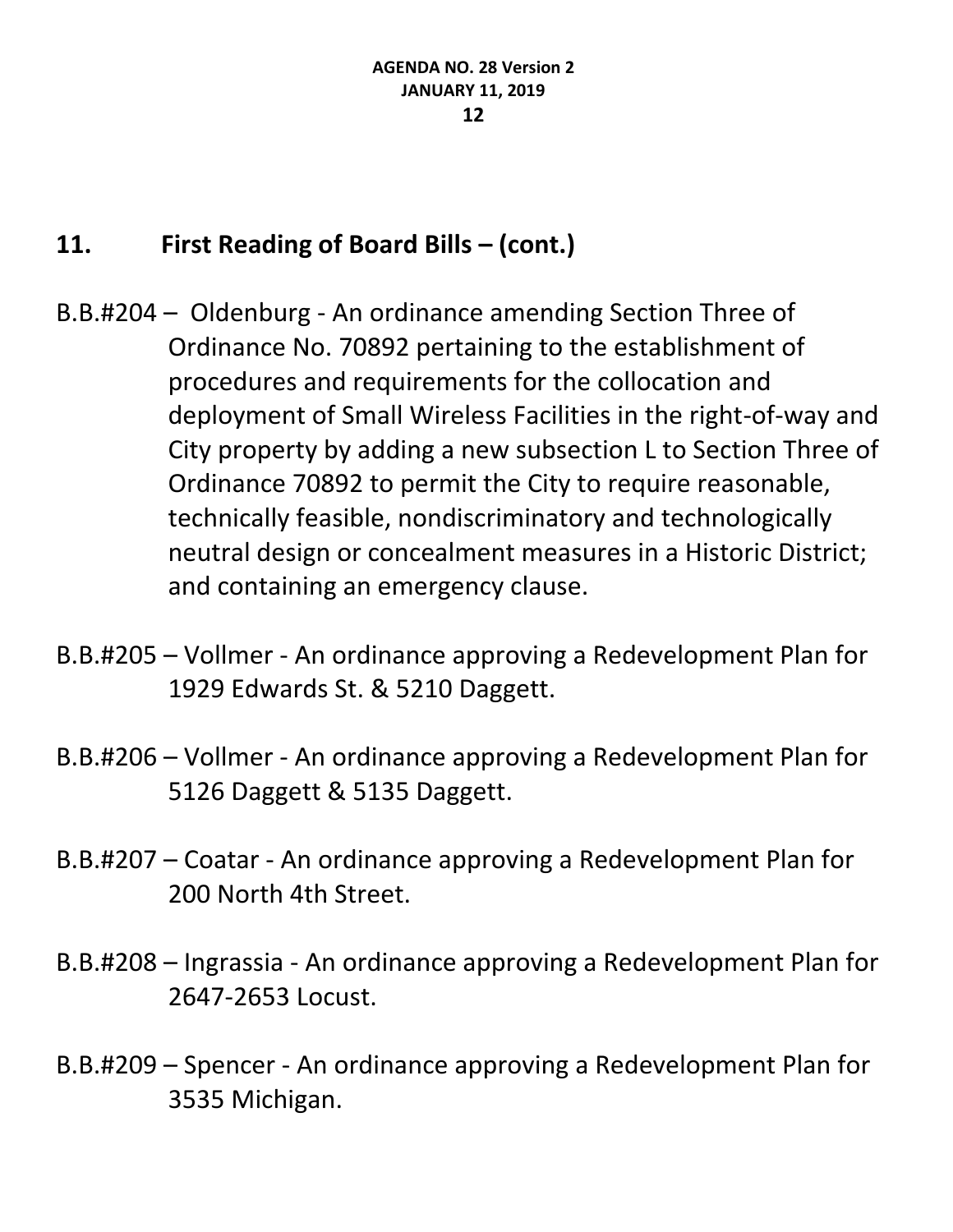- B.B.#210 Roddy An ordinance approving a Redevelopment Plan for 4325-4333 Swan.
- B.B.#211 Guenther An ordinance approving a Redevelopment Plan for 2821-2823 Iowa.
- B.B.#212 Ingrassia An ordinance pertaining to the duties of the Commissioner of Corrections and St. Louis City Sheriff, amending Title 16, Chapter 16.16 by adding to new sections to Chapter 16.16; new section16.16.350 requiring that the physical health needs of pregnant inmates, including providing for adequate nutrition, clothing, continued and adequate access to prenatal care and all other pregnancy related health services, and to limit the restraint of pregnant inmates throughout their pregnancies and post-partum period while in custody; and new section 16.16.360 requiring that adequate feminine hygiene supplies for all female and/or menstruating inmates be provided; and containing an emergency clause.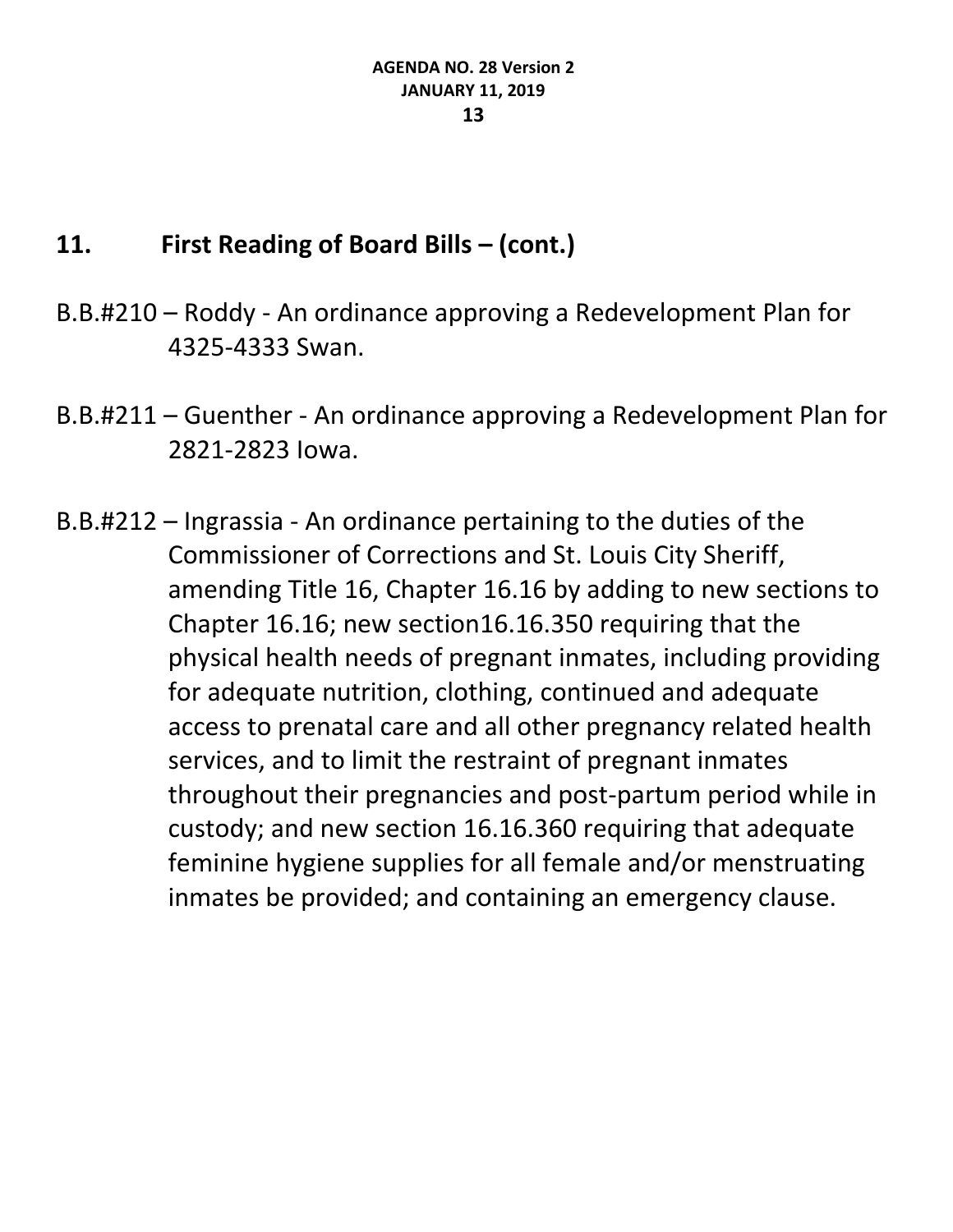- B.B.#213 Navarro An ordinance pertaining to parking within the "Skinker-Fauquier Parking District;" establishing the location and restrictions for curb parking in the restricted parking zone within the "Skinker-Fauquier Parking District;" authorizing the placement of Permit Parking Only signs within the District; and prohibiting the parking, within the District, of any vehicle which does not display the authorized permit; containing definitions, a penalty clause and an emergency clause.
- B.B.#214 Moore An Ordinance establishing a two-way stop site at the intersection of Warne and Lexington regulating all traffic traveling northbound and southbound on Warne at Lexington and containing an emergency clause.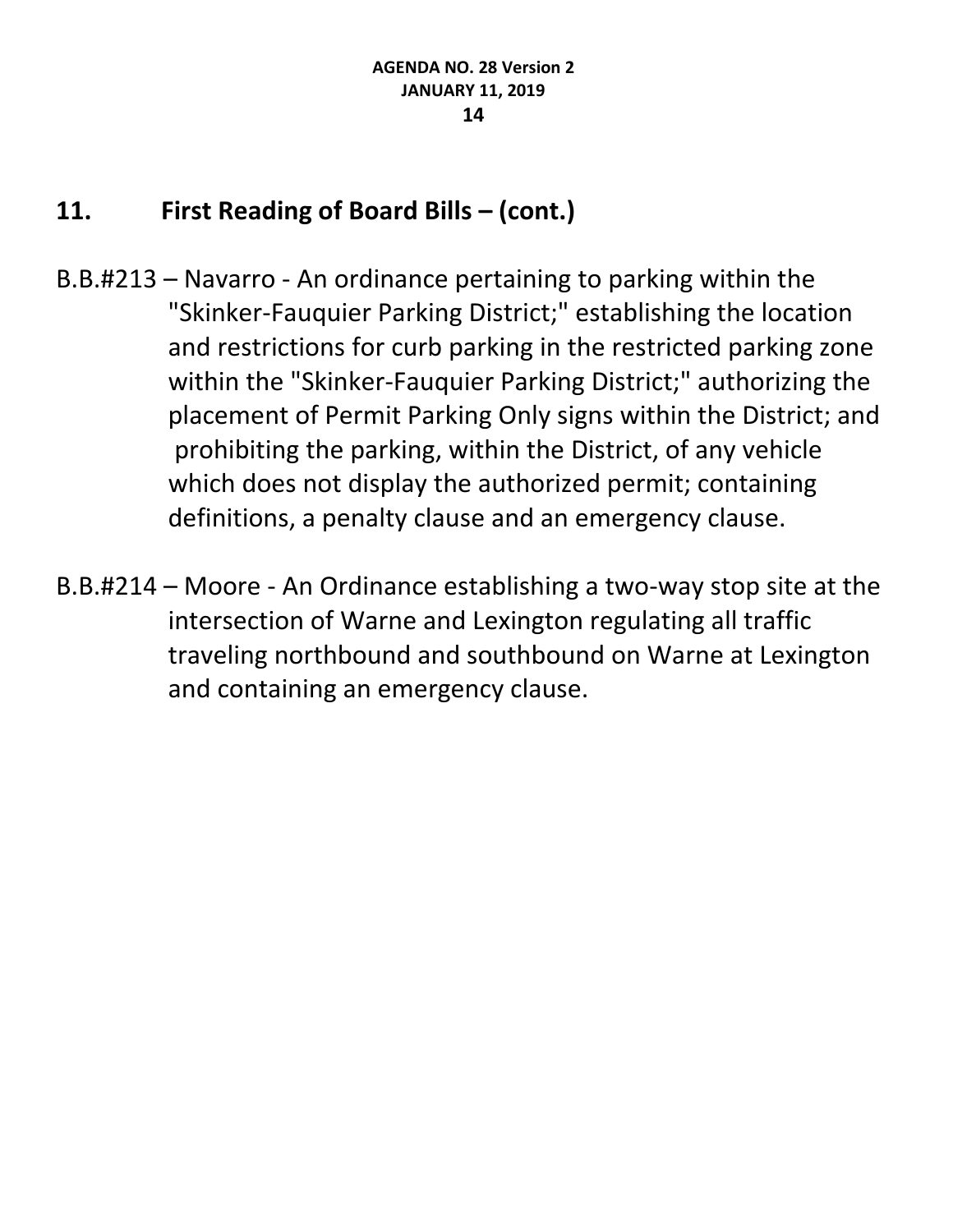- B.B.#215 Coatar An ordinance submitting to the qualified voters of the City a gross receipts tax to be imposed on telecommunications and fiber network providers as set forth herein; providing for an election to be held therefore and the manner of voting thereat; and, upon passage of said ballot measure, an amendment to City Ordinance 67717 as codified in Section 23.34.020 of the Revised Code and Sections 23.34.010 though 23.34.030 of the Revised Code reflecting gross receipts tax to be imposed as approved by the voters of the City; establishing a Telecommunications Gross Receipts Tax Fund, and requiring the gross receipts tax collected pursuant to the Sections 23.34.010 through 23.34.030 of the Revised Code to be deposited into the Telecommunications Gross Receipts Tax Fund to be appropriated and expended to further smart city initiatives in the City.
- B.B.#216 Kennedy Pursuant to Ordinance 68937, an ordinance authorizing the honorary street name Homer G. Phillips Way, which shall begin at the intersection of Aubert and Fountain and run north on Aubert to the intersection of Aubert and Maple.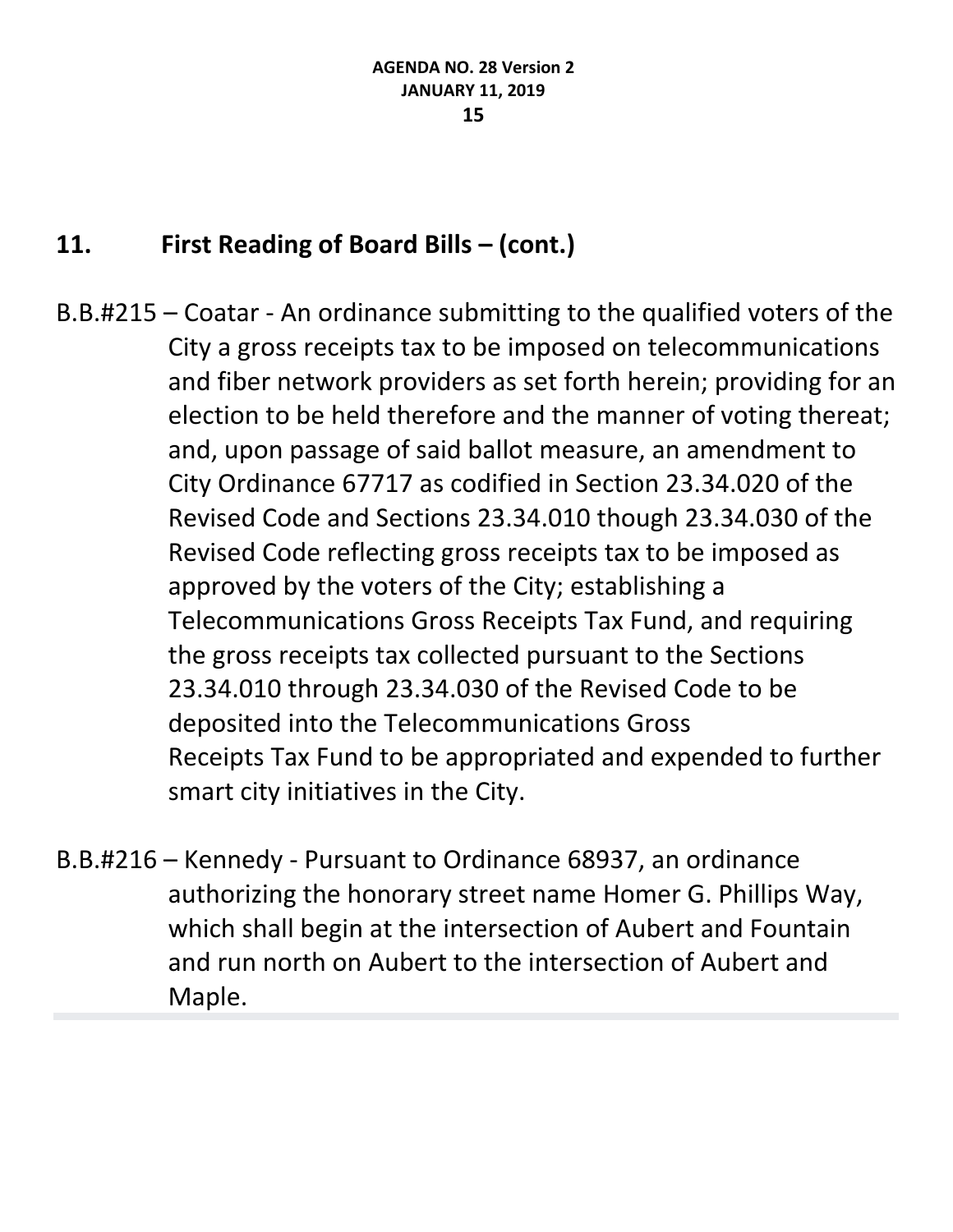B.B.#217 – Kennedy - An ordinance repealing Ordinance No. 69984 which pertains to the creation and administration of the City of St. Louis Civilian Oversight Board, codified in Section 3.140.010 – 3.140.080 of the City Code of Ordinances, and creating a new St. Louis Civilian Oversight Board (the "COB") as provided in § 590.653, RSMo, which shall have the power to receive complaints, make findings, and recommend disciplinary action based upon its review and investigation of complaints by members of the public alleging misconduct by members of Division of Police involving excessive use of force, sexual harassment, abuse of authority, discourtesy, or use of offensive language, including but not limited to, slurs relating to race, ethnicity, religion, gender, sexual orientation, gender identity, immigrant status, and disability; and containing a severability clause and emergency clause.

B.B.#218 – Vollmer - An ordinance approving a Redevelopment Plan for 5726 Reber Place.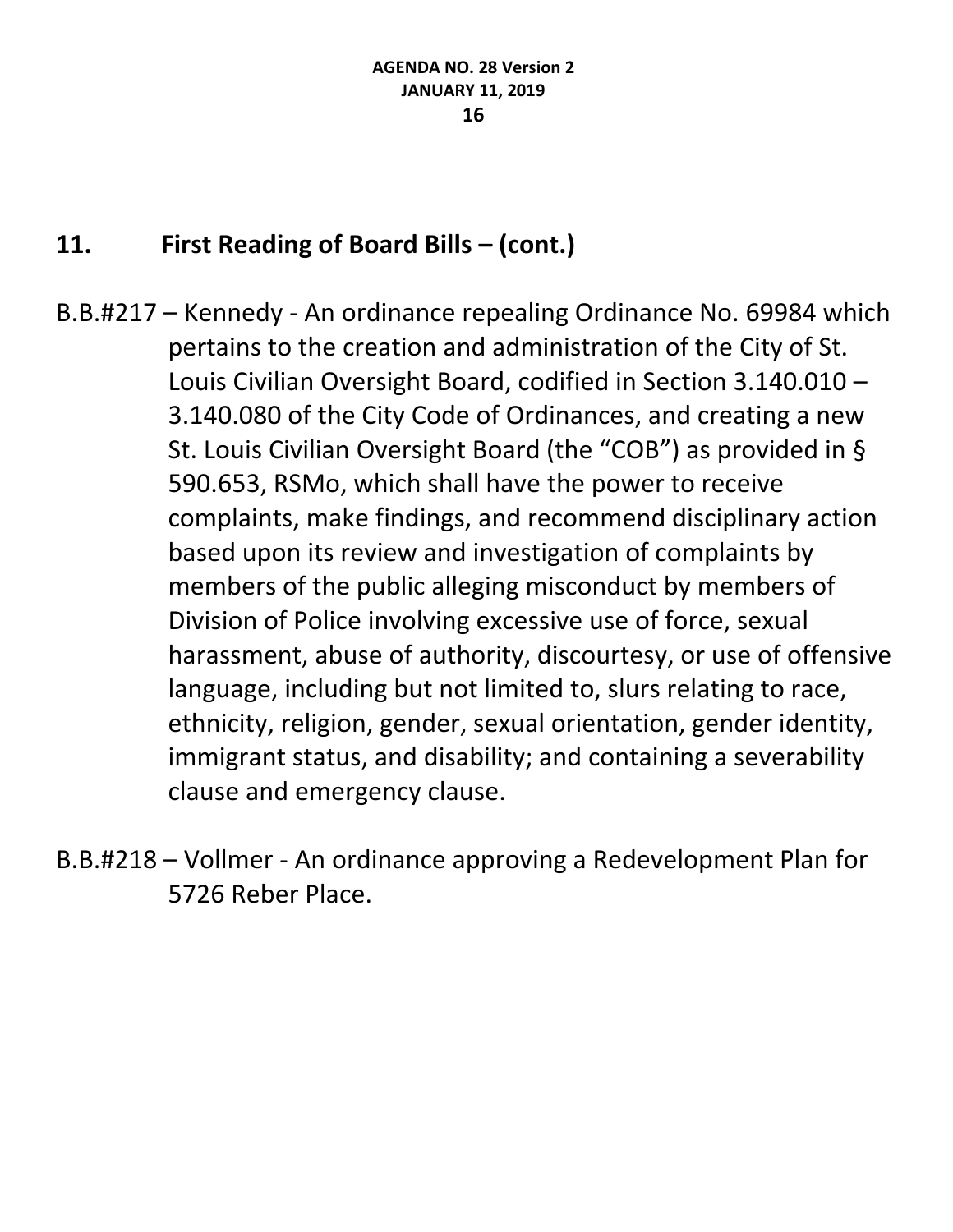B.B.#219 – Kennedy - An Ordinance setting forth regulations for the use of surveillance technology by the City, requiring Surveillance Technology Usage Rules, Regulations and Guidelines be Established and Approved by the Board of Aldermen before such technology may be used and plans may be put into practice; and containing a severability clause and emergency clause.

### **12. Reference to Committee of Board Bills**

### **13. Second Reading and Report of Standing Committees**

- HUDZ B.B.#101 Hubbard An ordinance pertaining to the Al's Restaurant, located at 1200 N. 1st Street, having as subject matter the designation of the Property as a City of St. Louis Landmark, containing definitions, Landmark Standards and a severability clause.
- HUDZ B.B.#161 Ingrassia An ordinance pertaining to Special Use Districts; establishing The Lafayette Square Area Special Use District and containing an emergency clause.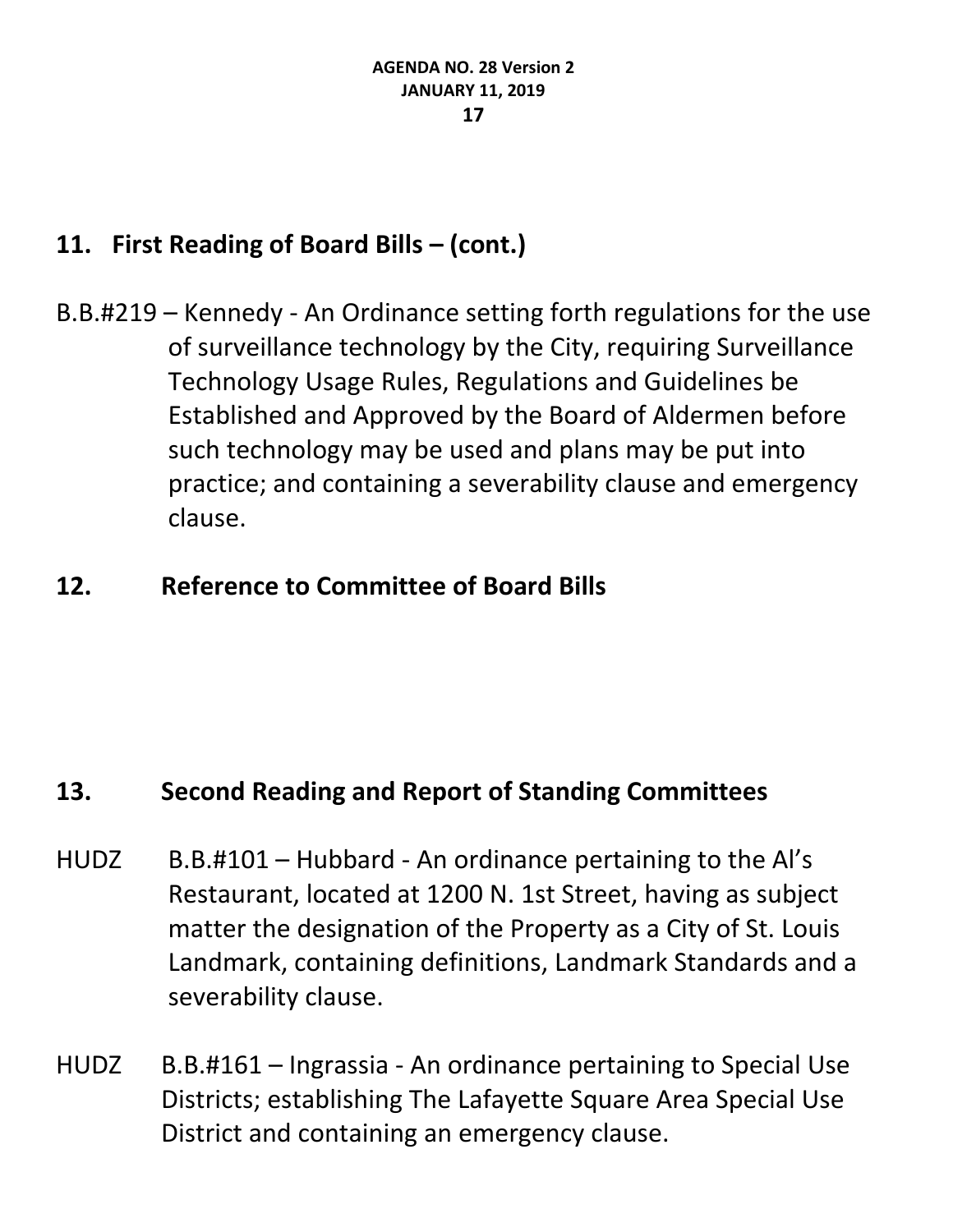# **14. Report of Special Committees** none

# **15. Perfection Consent Calendar.**

- WM B.B.#143CS Navarro An ordinance repealing paragraph (C) of Section Two of Ord. 63777, approved on June 4, 1996, as amended by Ord. 64546, approved on December 18, 1998, and by Ord. 68200, approved on June 4, 2008 and in lieu thereof a new paragraph is enacted extending the period of time during which the Cathedral Square Special Business District shall be permitted to collect the tax within the boundaries of the district and containing effectiveness and emergency clauses.
- WM B.B.#148CS Navarro An ordinance repealing paragraph (f) of Section Two of Ordinance 62622, approved on May 29, 1992, as Amended by Ordinance 63840, approved on July 19, 1996, as amended by Ordinance 64935, approved on May 17, 2000, as amended by Ordinance 68202, approved December 8, 2008 and in lieu thereof a new paragraph is enacted extending the period of time during which the Central West End North Special Business District shall be permitted to collect the tax within the boundaries of the district therein established; and containing effectiveness and emergency clauses.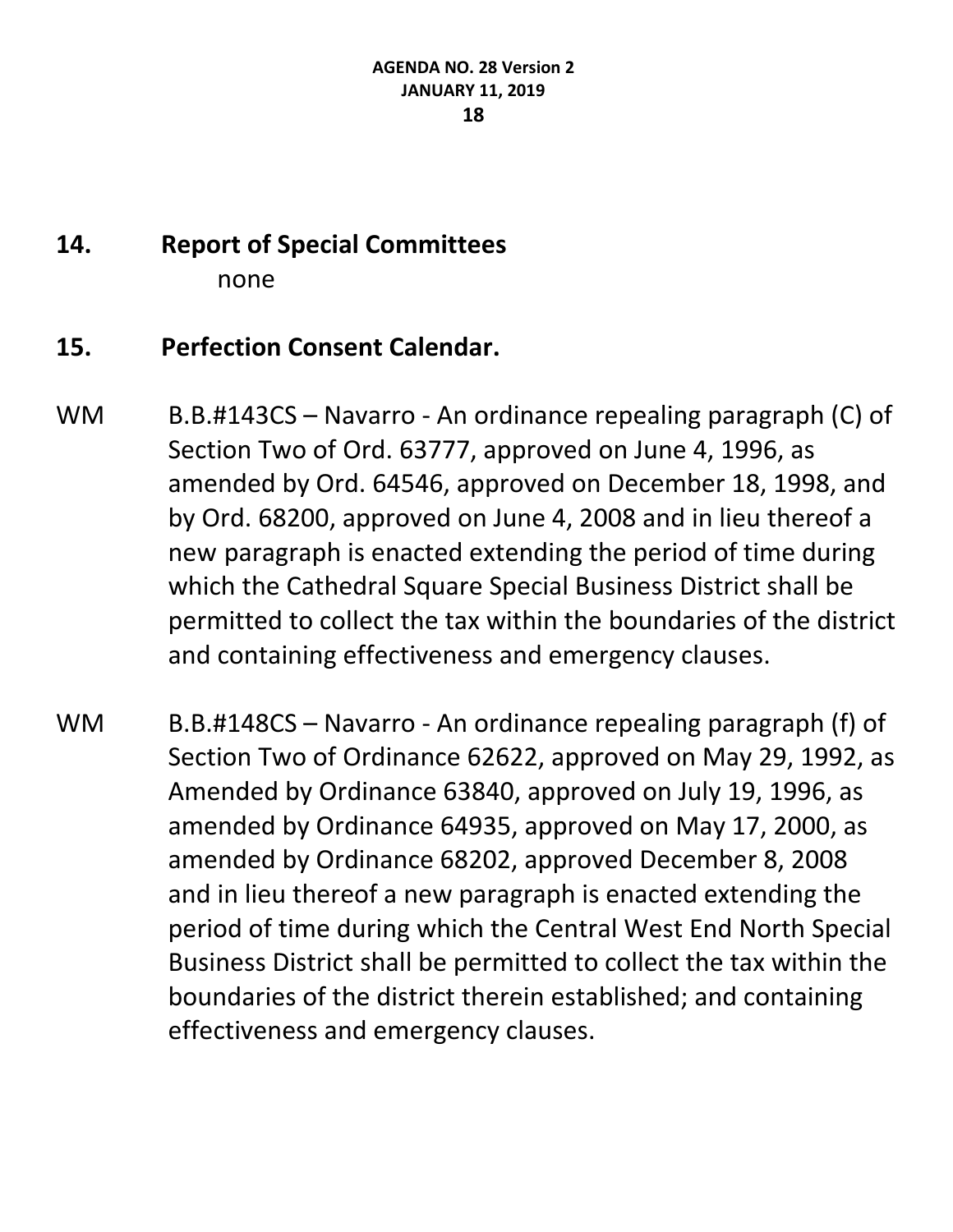# **15. Perfection Consent Calendar – (cont.)**

- STR B.B.#159 Williamson/J. Boyd Pursuant to Ordinance 68937, an ordinance authorizing the honorary street name von Versen Avenue which shall begin at the intersection of Hamilton and Enright and run east on Enright to the intersection of Goodfellow Boulevard and Enright.
- STR B.B.#165CS Davis/Middlebrook/Moore/J. Boyd Pursuant to Ordinance 68937, an ordinance authorizing the honorary street name Cedric The Entertainer Way, which shall begin at the intersection of North Vandeventer Avenue and Olive Street and run north on North Vandeventer Avenue to the intersection of North Vandeventer Avenue and Washington Boulevard Avenue.
- STR B.B.#178 Ogilvie An ordinance authorizing and directing the Mayor and the Comptroller to execute a permanent, irrevocable Easement, which shall give, grant, extend and confer on the City, its agents, successors, and assigns, the exclusive right to build and maintain a span of sidewalk improvements along the east side of Sulphur from the intersection of Sulphur and Manchester to the driveway to the north; and containing a severability clause.
- STR B.B.#179 Arnowitz An Ordinance establishing a two-way stop site at the intersection of Adkins and Poepping regulating all traffic traveling northbound and southbound on Adkins, and containing an emergency clause.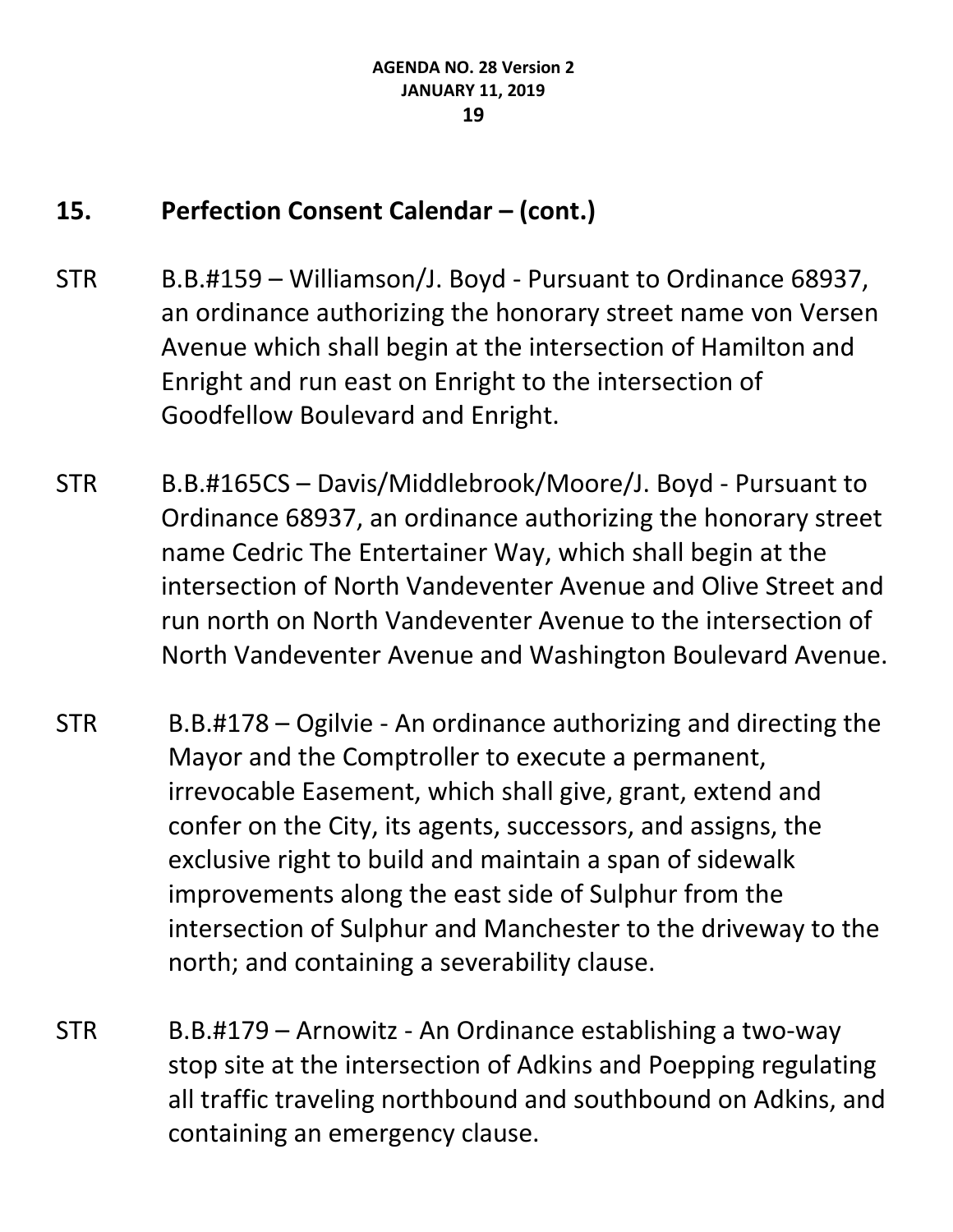# **15. Perfection Consent Calendar – (cont.)**

- STR B.B.#181 J. Boyd An Ordinance establishing a temporary, three-way stop site, which shall be and remain in place for a period of six months starting from the date on which said stop site is installed at the intersection of Blackstone and Wells regulating all traffic traveling eastbound and westbound on Wells at Blackstone and regulating all traffic traveling southbound on Blackstone at Wells, and containing an emergency clause.
- **16. Board Bills for Perfection** none
- **17. Third Reading Consent Calendar**
- STR B.B.#167 Arnowitz Pursuant to Ordinance 68937, an ordinance authorizing the honorary street name Estella M. Daly Way, which shall begin at the intersection of Morgan Ford Road and Upton Court and run east on the 4100 Block of Upton Court.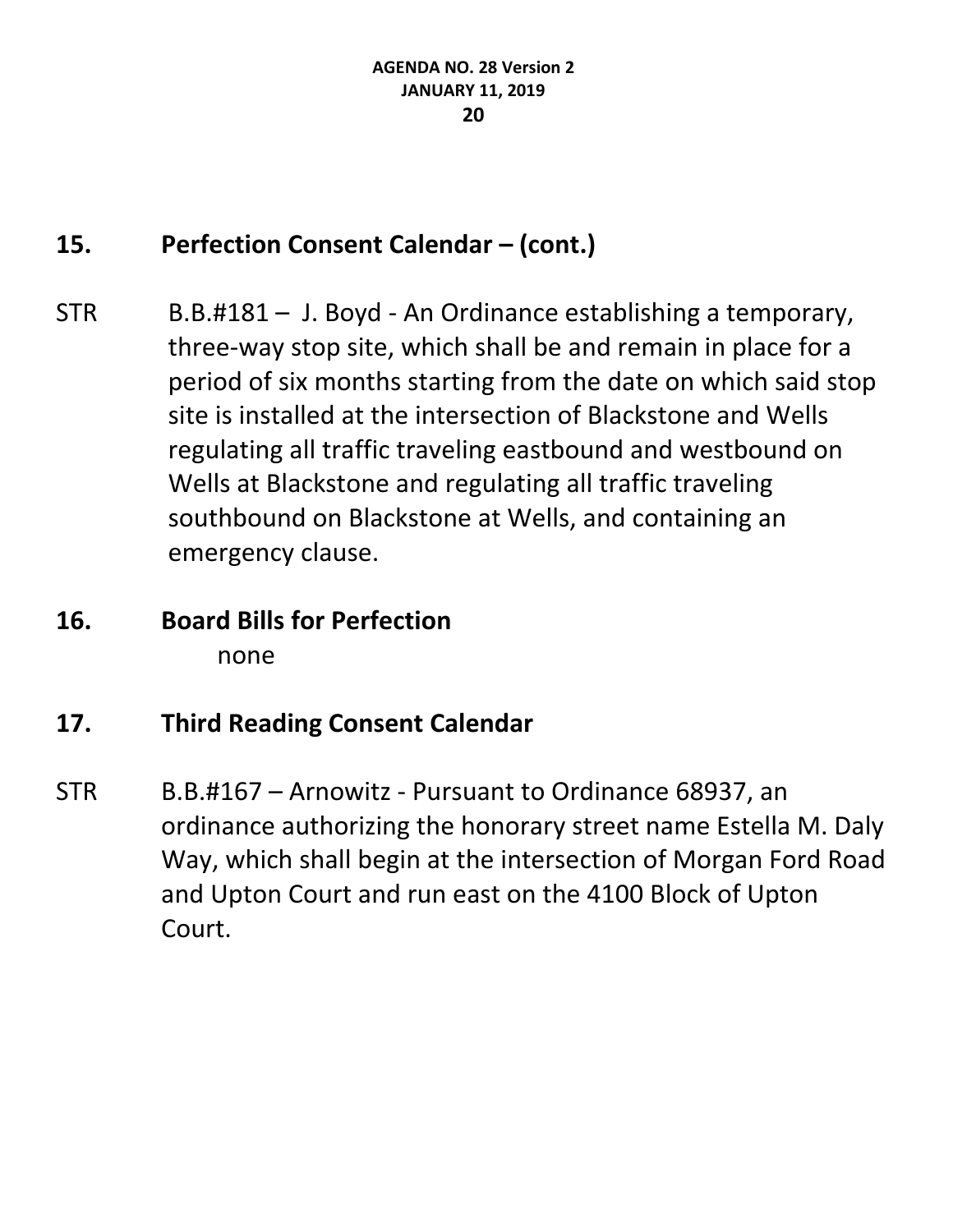# **17. Third Reading Consent Calendar – (cont.)**

- $STR$  B.B.#172 Martin An ordinance recommended by the Board Of Public Service to conditionally vacate above surface, surface And sub-surface rights for vehicle, equestrian and pedestrian Travel in the southern 169 feet of the 15.00 foot wide north/ South alley bounded by Robert on the north, Vermont on the East, Koeln on the south and Alabama on the west, as hereinafter described, in accordance with Charter and imposing certain conditions on such vacation.
- STR B.B.#174 Howard An Ordinance establishing a stop site at the intersection of Ridgewood and Wilcox regulating all traffic traveling westbound on Wilcox at Ridgewood, and containing an emergency clause.
- **18. Third Reading/Report of Engrossment and Final Passage** none
- **19. Report of the Enrollment Committee.**

B.B.#167 - #172 - #174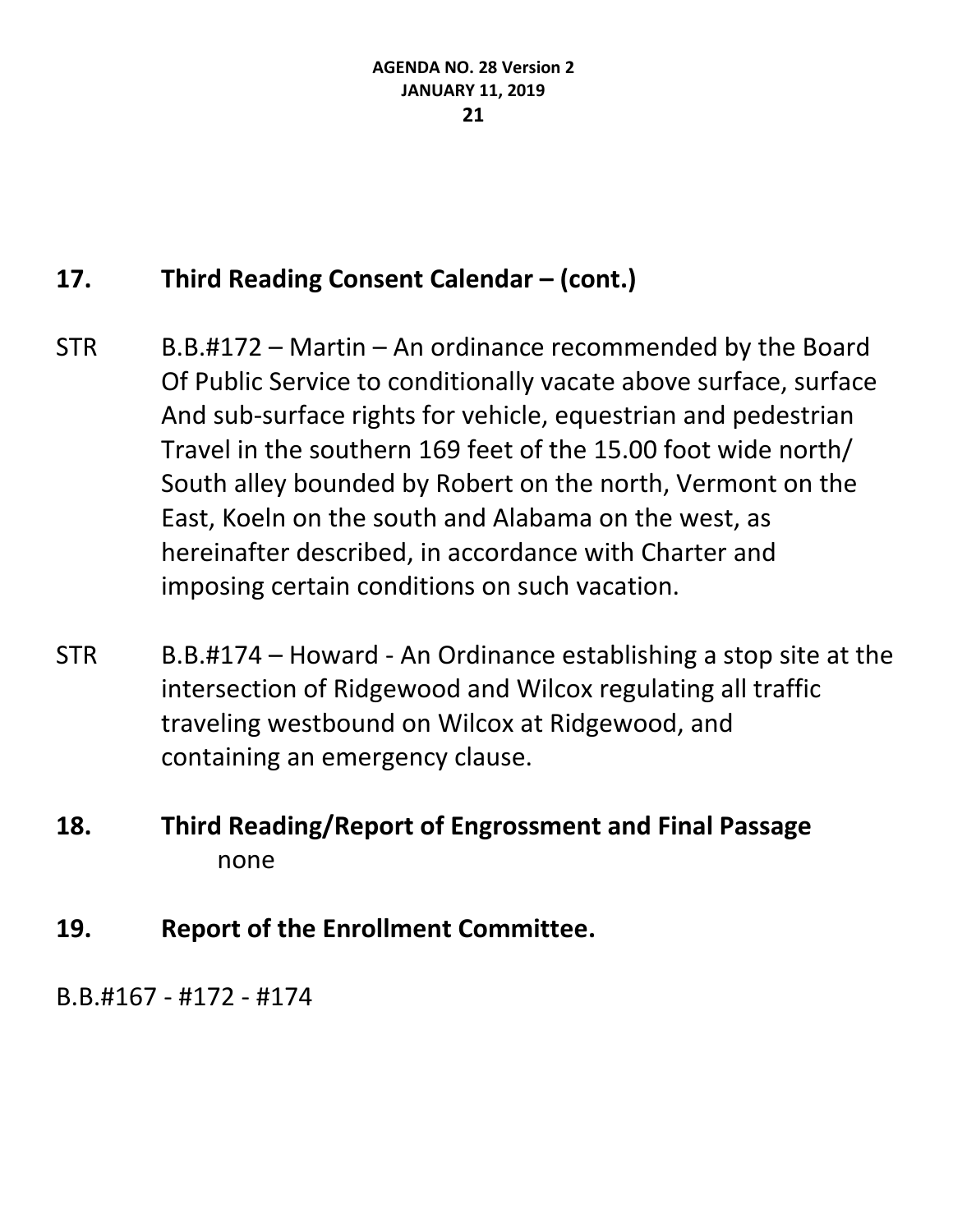### **20. Courtesy Resolutions Consent Calendar**

- Res.#205 Kennedy The Board of Aldermen congratulate Leland Tyler Wayne, "Metro Boomin" on his many success, for not forgetting his roots and for his numerous philanthropic activities improving the lives of St. Louisans
- Res.#206 Moore The Board of Aldermen remember the life and legacy of Retired Sergeant First Class Norvell Watson
- Res.#207 Muhammad/Pres. Reed/Tyus/Middlebrook/Bosley/Moore/ Hubbard/Kennedy/Davis/J. Boyd/P. Boyd - The Board of Aldermen remember the life and legacy of Mr. Willie Carter.
- Res.#208 Moore/Pres. Reed The Board of Aldermen recognize and thank Ms. Elizabeth Watkins for her contributions and sacrifices made on behalf of her sons, Timothy and Mark.
- Res.#209 Moore The Board of Aldermen notes the passing of Ms. Earlean Townsend and to recognize her many years of ministry, and many contributions to the City.
- Res.#210 Pres. Reed The Board of Aldermen join the family and friends of Willie Grace to recognize, remember, and celebrate his life.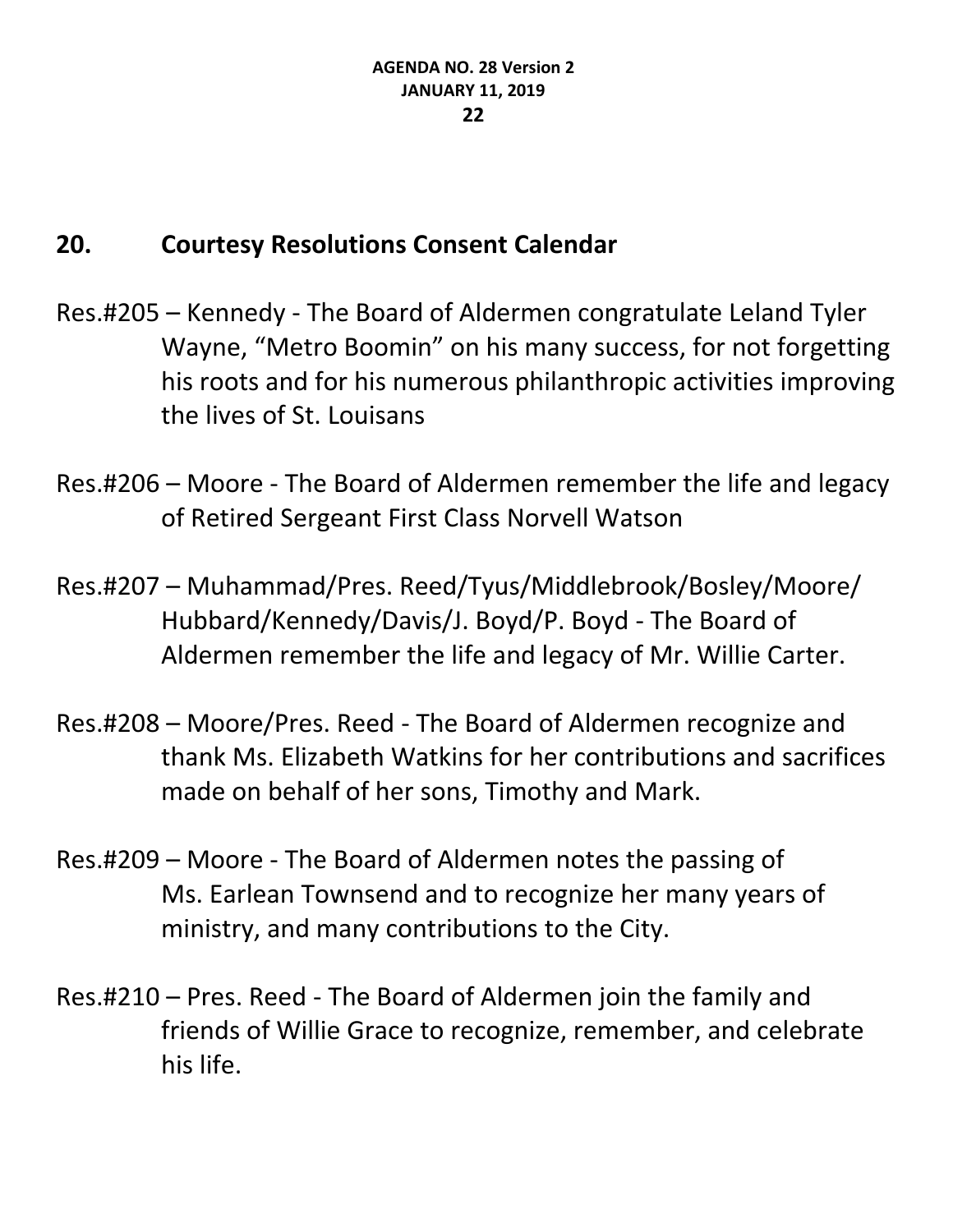# **20. Courtesy Resolutions Consent Calendar – (cont.)**

- Res.#211 P. Boyd The Board of Aldermen join in with the honoring of Miss Daisy B. Edwards and recognize the 10th Anniversary of The Throwing and Growing Foundation.
- Res.#212 Coatar/Guenther The Board of Aldermen celebrate the Soulard Mardi Gras, thank the staff, volunteers and neighbors who make this annual tradition possible and implore the Mardi Gras, Inc. Board of Directors to officially kick-off the 2019 Mardi Gras celebration.
- Res.#213 Moore The Board of Aldermen applaud Reverend Dr. Ronald Leon Bobo, Sr.
- Res.#216 Vaccaro/Pres. Reed The Board of Aldermen recognize and celebrate the life of our dear friend, Walter Abell and acknowledge his accomplishments and contributions to the City.
- Res.#217 Davis/Pres. Reed/Tyus The Board of recognize and celebrate Commissioner Anne-Marie Clarke and acknowledge her accomplishments and contributions to the City.
- Res.#218 Davis The Board of Aldermen recognize and celebrate Cheryl Lovell and acknowledge her accomplishments and contributions to the City.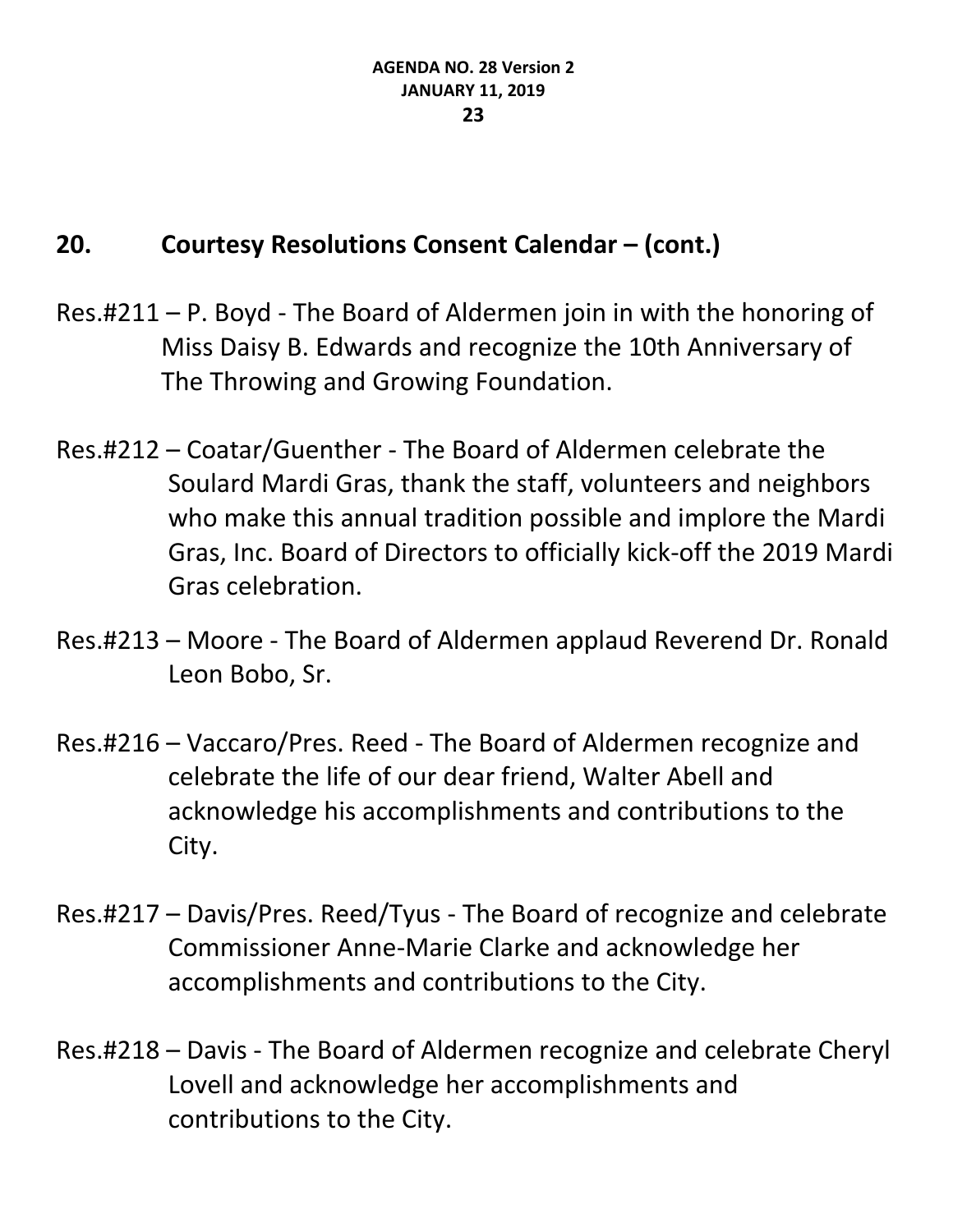# **21. First Reading of Resolutions.**

- Res.#214 Roddy The establishment of the Central West End Southeast Special Business District.
- Res.#215 Kennedy Pursuant to Ordinance 67794 the Public Safety Committee does hereby approve the recommendations of the Public Safety Committee for the appropriation of crime prevention program funds for the Fiscal Year 2018 attached hereto as Exhibit A, which is incorporated herein by reference.

### **22. Second Reading Resolutions, Committee Reports & Adoptions.**

HUDZ Adoption of Saladin Martinez to the St. Louis Housing Authority Commission: Saladin Martinez.

# **23. Miscellaneous and Unfinished Business. none**

**24. Announcements**

# **MONDAY, JANUARY 14, 2019**

### **NO MEETINGS**

# **TUESDAY, JANUARY 15, 2019**

### **NO MEETINGS**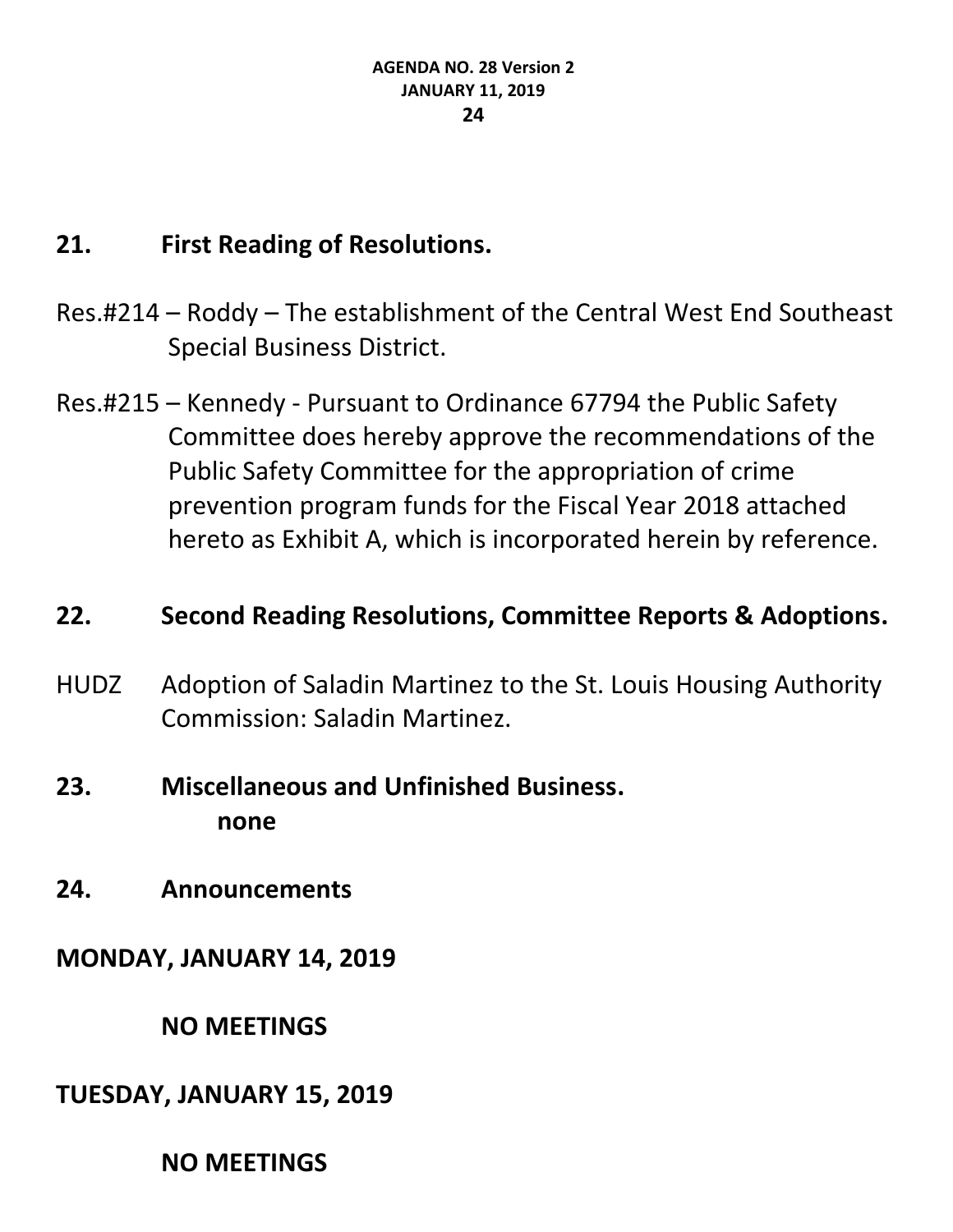### **WEDNESDAY, JANUARY 16, 2019**

# **HOUSING, URBAN DEVELOPMENT MTG. – 9:00 A.M. – KENNEDY ROOM**

Dr. Purnell from Washington University will be making a presentation on "Dismantling the Divide".

- B.B.#96 Ingrassia An ordinance approving a Redevelopment Plan for 2200-2218 Washington Ave.
- B.B.#177 Guenther An Ordinance recommended by the Board of Estimate and Apportionment authorizing The City to issue its Taxable Industrial Development Revenue Bonds (Anheuser – Busch, LLC Project), Series 2018, in a principal amount of not to exceed \$75,000,000 for the purpose of providing funds to pay the costs of acquiring certain equipment for an industrial development project; approving a plan for such project; authorizing and directing the Mayor and the Comptroller to execute certain documents related thereto.
- B.B.#194 Moore An ordinance approving a Redevelopment Plan for Cottage/N. Taylor/Maffitt/Cora.
- B.B.#202 Cohn An ordinance approving a Redevelopment Plan for Meramec St./S. Compton/Bates/S. Grand.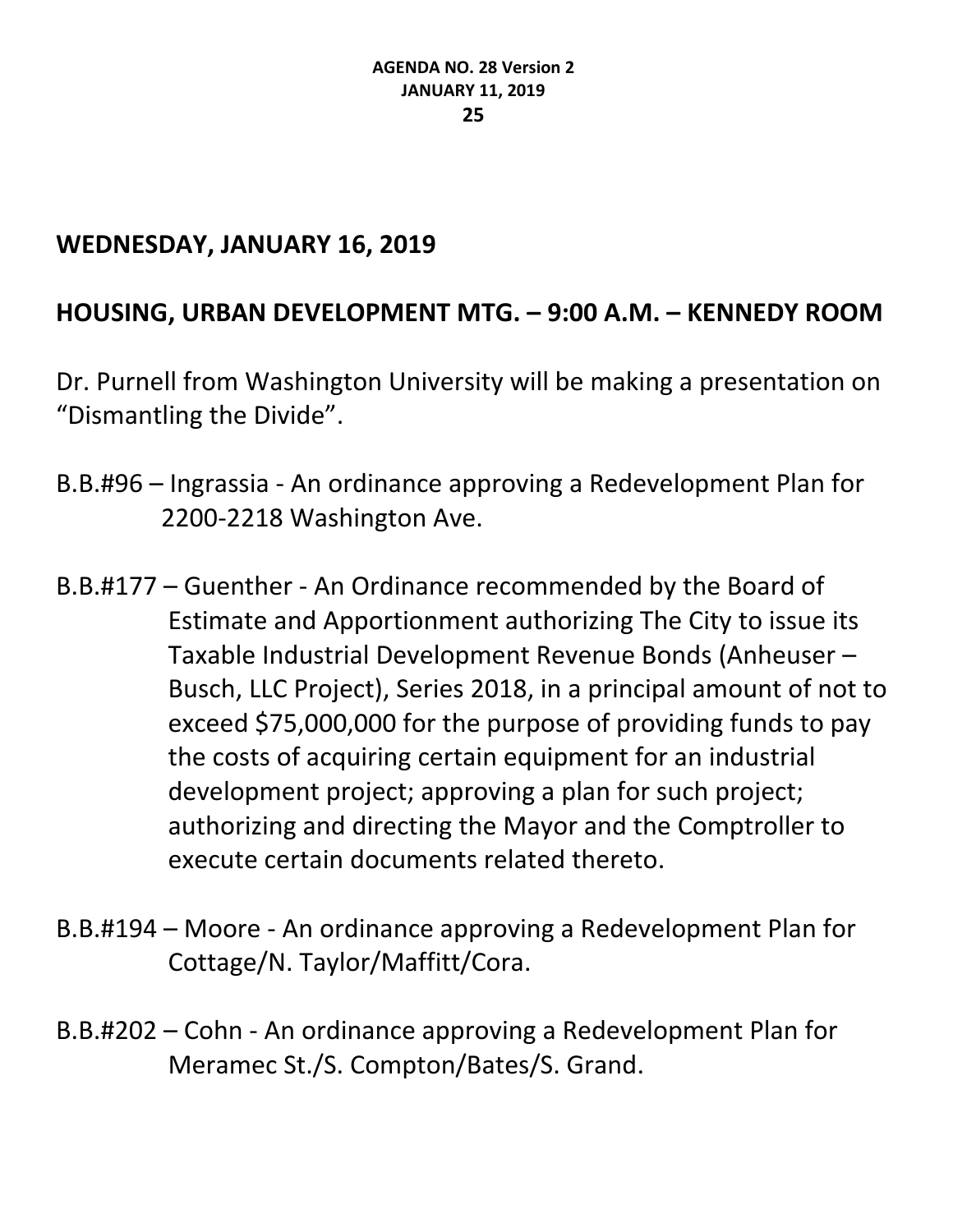# **HOUSING, URBAN DEVELOPMENT MTG. – (CONT.)**

B.B.#207 – Coatar - An ordinance approving a Redevelopment Plan for 200 North 4th Street.

Res.#203 - Coatar - St. Louis Parking Company in the City of St. Louis Enhanced Enterprise Zone.

### **THURSDAY, JANUARY 17, 2019**

# **NEIGHBORHOOD DEV. MEETING – 9:00 A.M. – KENNEDY ROOM**

- B.B.#186 Bosley An ordinance approving a Redevelopment Plan for 3861 St. Louis Ave.
- B.B.#187 Kennedy An ordinance approving a Redevelopment Plan for 4965-4975 Dr. Martin Luther King Dr.
- B.B.#199 Davis An ordinance approving a Redevelopment Plan for 3000 Locust.
- B.B.#205 Vollmer An ordinance approving a Redevelopment Plan for 1929 Edwards St. & 5210 Daggett.
- B.B.#206 Vollmer An ordinance approving a Redevelopment Plan for 5126 Daggett & 5135 Daggett.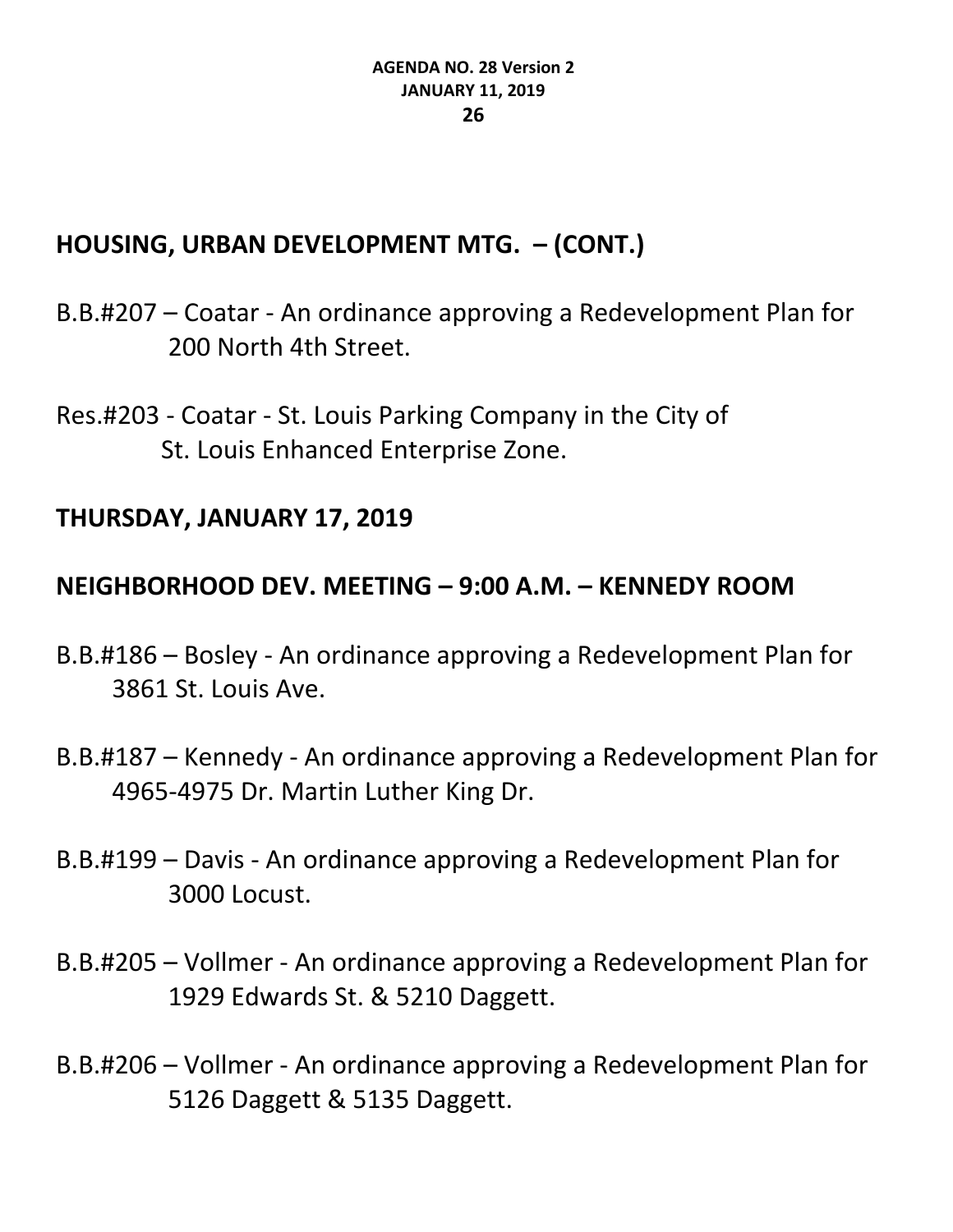### **NEIGHBORHOOD DEV. MEETING – (cont.)**

- B.B.#208 Ingrassia An ordinance approving a Redevelopment Plan for 2647-2653 Locust.
- B.B.#209 Spencer An ordinance approving a Redevelopment Plan for 3535 Michigan.
- B.B.#210 Roddy An ordinance approving a Redevelopment Plan for 4325-4333 Swan.
- B.B.#211 Guenther An ordinance approving a Redevelopment Plan for 2821-2823 Iowa.
- B.B.#218 Vollmer An ordinance approving a Redevelopment Plan for 5726 Reber Place.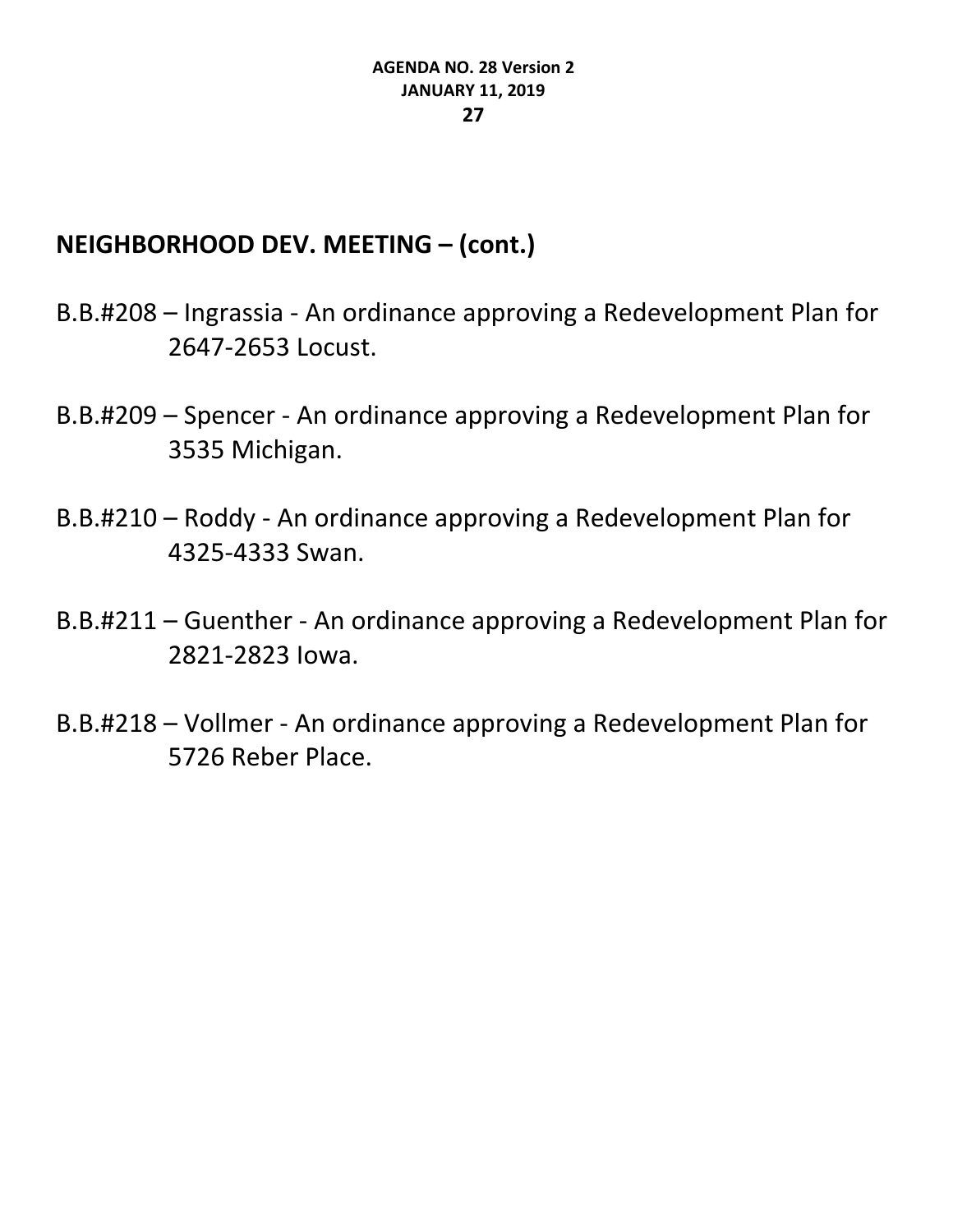# **TRANSPORTATION & COMMERCE MTG. – 1:00 P.M. – LEISURE ROOM**

B.B.#93 - Spencer/Muhammad/Cohn/Bosley/Navarro/Arnowitz/ Ingassia/Guenther/Green/Rice – An Ordinance requiring a Citywide vote to approve any proposal aimed at or having the effect of privatizing the Lambert St. Louis International Airport by the sale, lease or transfer of the Airport, either in whole or in part, from the City's ownership or control as may be permitted by the FAA's Airport Privatization Pilot Program (49 U.S.C. §47134; Section 149) and the Modernization and Reform Act of 2012 (P.L. 112-95) and in accordance with all other applicable state and federal laws and regulations, and the Revised Code of the City; and containing a severability clause and emergency clause.

#### **FRIDAY, JANUARY 18, 2019**

### **FULL BOARD MEETING – 10:00 A.M. CHAMBERS**

- **25. Excused Aldermen**
- **26. Adjournment**